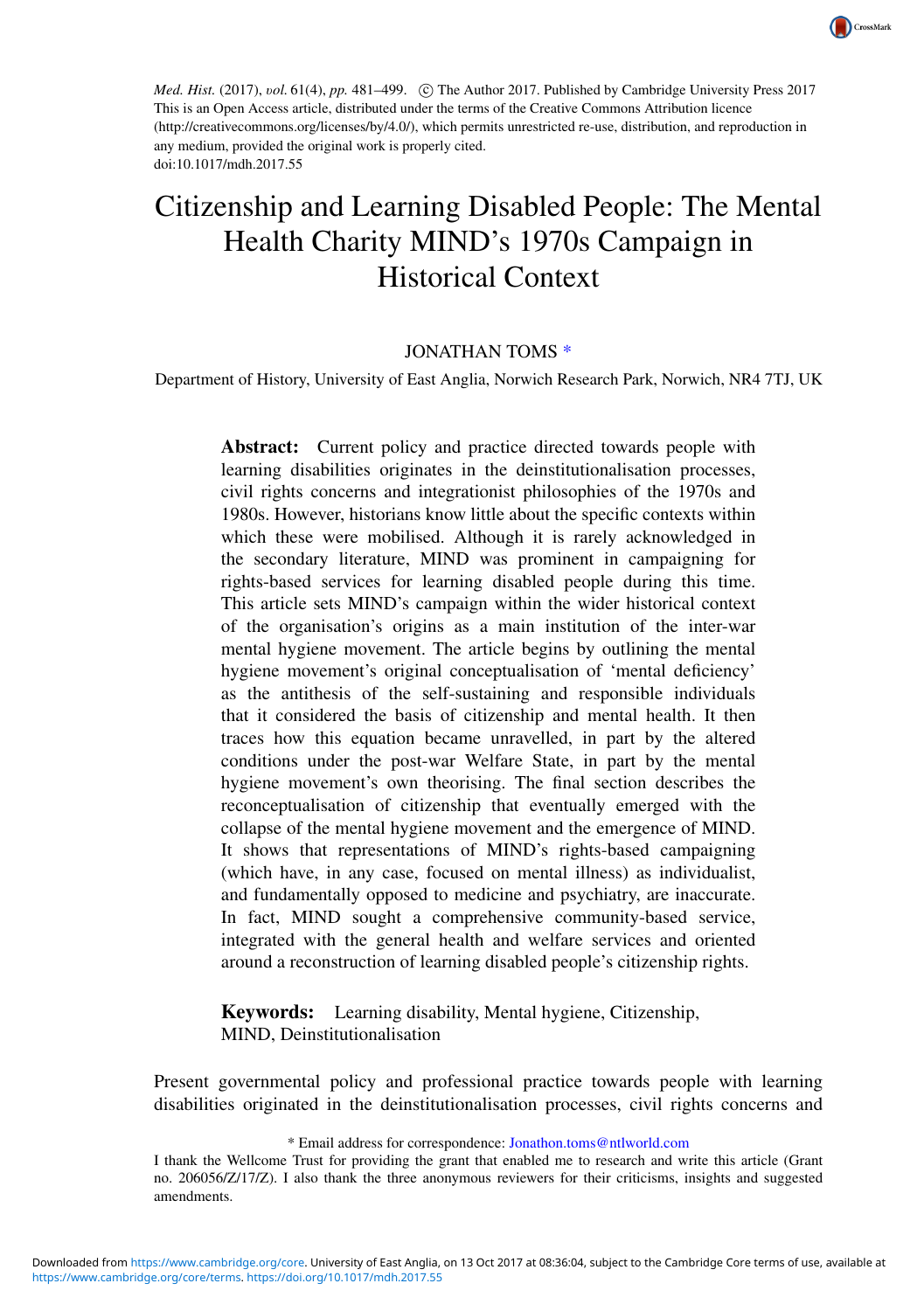integrationist philosophies of the 1970s and 1980s. However, historians know little about the specific contexts within which these issues were mobilised. Academic commentaries on the mental health charity MIND's activities during this time have concentrated on its rights-based campaigning regarding mental illness. Yet, MIND was also prominent in campaigning to change government policy and professional practice for people then called mentally handicapped. There is an almost complete lack of reference to the organisation in contemporary historical overviews of these changes.<sup>[1](#page-1-0)</sup> Critics of MIND's rightsbased approach, (focusing on its campaigning regarding mental illness) have commonly maintained that it was individualist in nature, and fundamentally opposed to medicine and psychiatry. It is claimed that debate was framed in terms of the deprivation of liberty. This enshrined personal liberty at the cost of care and treatment.<sup>[2](#page-1-1)</sup> The characterisation has, in turn, been used to support the view that MIND encouraged patients' discharge from hospitals without enough consideration of the consequences for people's lives in the community.[3](#page-1-2)

This article contests these representations. It argues that a proper appreciation of MIND's rights-based campaigning requires its contextualisation with the organisation's much longer history, which stems back, ultimately, to 1913. This history is itself intimately related to notions of citizenship. Its examination places familiar touchstones in the history of people with learning disabilities in a new light.

Under the arresting anthropological concept of 'soul catchers', a recent special edition of *Medical History* has examined the relationship between technologies of the mind sciences and those immaterial aspects of what, in the modern world, has become known as subjectivity. $4$  This article does not directly reflect on such relationships. Instead, it attempts the more modest task of tracing how a conjunction of the altered socio-political terrain of the post-war Welfare State, with changing approaches in the medical and allied sciences, gradually transformed conceptualisations of learning disabled people's subjectivity and citizenship. Other recent articles in *Medical History* have reinvigorated Roy Porter's mid-1980s clarion call for a 'patients' history from below', examining in detail elements of the so-called 'doctor-patient' relationship and its relation to the construction and negotiation of medical knowledge in the mental health services.<sup>[5](#page-1-4)</sup> Again, this article does not directly address these issues. Nevertheless, the transformations in the relationship between medical services and ideas about citizenship that it examines were important precursors of the shifts in the social history of medicine during the 1980s towards unearthing and interrogating 'the patients' narrative'.

<span id="page-1-0"></span><sup>1</sup> For example, John Welshman and Jan Walmsley (eds), *Community Care in Perspective: Care, Control and Citizenship* (Basingstoke: Palgrave MacMillan, 2006); David Race, 'The historical context', in David Race (ed.), *Learning Disability; A Social Approach* (London: Routledge, 2002).

<span id="page-1-1"></span><sup>2</sup> Nikolas Rose, 'Unreasonable Rights: Mental Illness and the Limits of the Law', *Journal of Law and Society*, 12, 2 (1985), 199–218; Nikolas Rose, 'Law, rights and psychiatry', in Nikolas Rose and Peter Miller, *The Power of Psychiatry* (Cambridge: Polity Press, 1986), 177–213; Kathleen Jones, *Asylums and After: A Revised History of the Mental Health Services: From the Early 18th Century to the 1990s* (London: The Athlone Press, 1993). <sup>3</sup> Peter Sedgwick, *Psychopolitics*, ch. 7 (London: Pluto Press, 1982); Rose, *op. cit.* (note 2).

<span id="page-1-3"></span><span id="page-1-2"></span><sup>4</sup> For an overview, see Katja Guenther and Volker Hess (editorial), 'Soul Catchers: The Material Culture of the Mind Sciences', *Medical History*, 60, 3 (2016), 301–7.

<span id="page-1-4"></span><sup>5</sup> Alexandra Bacopoulos-Viau and Aude Fauvel (editorial), 'The Patient's Turn: Roy Porter and Psychiatry's Tales, Thirty Years On', *Medical History* 60, 1 (2016), 1–18; Sarah Chaney, "'No 'Sane' Person Would Have Any Idea": Patients' Involvement in Late Nineteenth-century Psychiatry', *idem*, 37–53; Hazel Morrison, 'Constructing Patient Stories: "Dynamic" Case Notes and Clinical Encounters at Glasgow's Gartnavel Mental Hospital, 1921–32', *idem*, 67–86.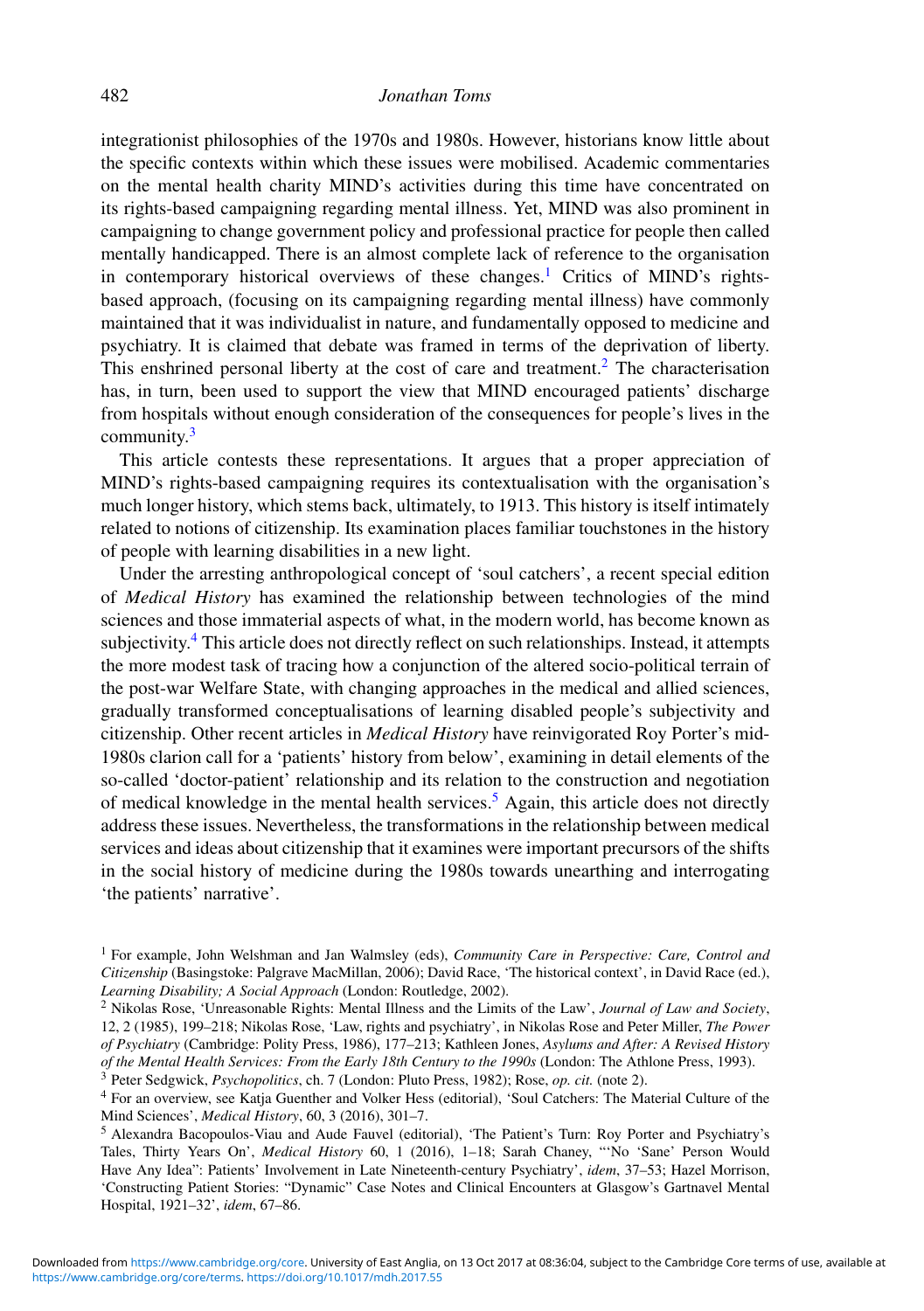The first two sections of this article are devoted to an examination of MIND's origins in the voluntary organisations of the inter-war mental hygiene movement, and its emergence as the leading body of the movement in the post-war years. They trace the intimate connections between the mental hygiene movement's policies towards people then termed 'mentally deficient' and notions of citizenship. The third section examines MIND's transformation into a rights-based campaigning organisation and the associated reconstruction of the relationship of citizenship and learning disabled people.

#### The Inter-war Mental Hygiene Movement

MIND's official title was (and remains) the National Association for Mental Health (NAMH). Formed in 1946, it was an amalgamation of three leading voluntary organisations that had founded the British mental hygiene movement.<sup>[6](#page-2-0)</sup> These were: the Central Association for Mental Welfare (CAMW), the National Council for Mental Hygiene (NCMH) and the Child Guidance Council (CGC). The movement's aim was to encourage the prevention, or early ascertainment and treatment, of mental disorders within the community. It concerned itself with mental illness and, what was then called, mental deficiency. Psychiatrists were highly influential but the movement also encompassed and promoted what were considered ancillary professions such as psychiatric social workers, educational psychologists and educationists.

The earliest organisation, the CAMW, had been founded in 1913 in direct response to the Mental Deficiency Act of that year.<sup>[7](#page-2-1)</sup> Its leading members comprised doctors and other campaigners who had been involved in pressing for this legislation. People considered 'mentally deficient' were considered a 'social problem' requiring control as well as care. Under the 1913 Act, all county and county borough authorities in England and Wales were to ascertain the number of people deemed 'mentally defective' and arrange institutional provision or community supervision.<sup>[8](#page-2-2)</sup> Doctors received a key role in diagnosis and certification procedures. Local voluntary organisations could also appoint themselves to identify and supervise people. The CAMW set itself up as the central training and coordinating body for these organisations.

Historians have commonly attributed the construction of 'mental deficiency' as a major social problem to eugenic concerns about national fitness.<sup>[9](#page-2-3)</sup> But Mathew Thomson has situated it within the wider political context of 'adjusting to democracy', convincingly showing an intimate connection with redefining rights and citizenship.<sup>[10](#page-2-4)</sup> The franchise was greatly widened between 1867 and 1918, despite continuing limitations (notably the exclusion of women under the age of thirty). This increased anxieties among some about the requirements of responsible citizenship. The 'social problem' of 'mental deficiency' became a focus for these concerns. As Thomson puts it, 'The category of mental deficiency

<span id="page-2-0"></span><sup>6</sup> The mental hygiene movement began in the United States in the first decade of the twentieth century. On this history, see, for example, Johannes Pols, "'Beyond the Clinical Frontiers": The American Mental Hygiene Movement, 1910–1945', in Volker Roelcke, Paul Weindling and Louise Westwood (eds), *International Relations in Psychiatry: Britain, Germany and the United States to World War Two* (Rochester: University of Rochester Press, 2010), 111–33.

<span id="page-2-1"></span><sup>&</sup>lt;sup>7</sup> It was originally called the Central Association for the Care of Mental Defectives, changing its title to CAMW in 1922.

<span id="page-2-2"></span><sup>8</sup> Mathew Thomson, *The Problem of Mental Deficiency: Eugenics, Democracy, and Social Policy in Britain, c. 1870–1959* (Oxford: Clarendon Press, 1998), 217.

<span id="page-2-3"></span><sup>9</sup> For a recent example, David Stack, 'A Moment of Madness', *Total Politics*, 43, 2012.

<span id="page-2-4"></span><sup>10</sup> Thomson, *op. cit.* (note 8).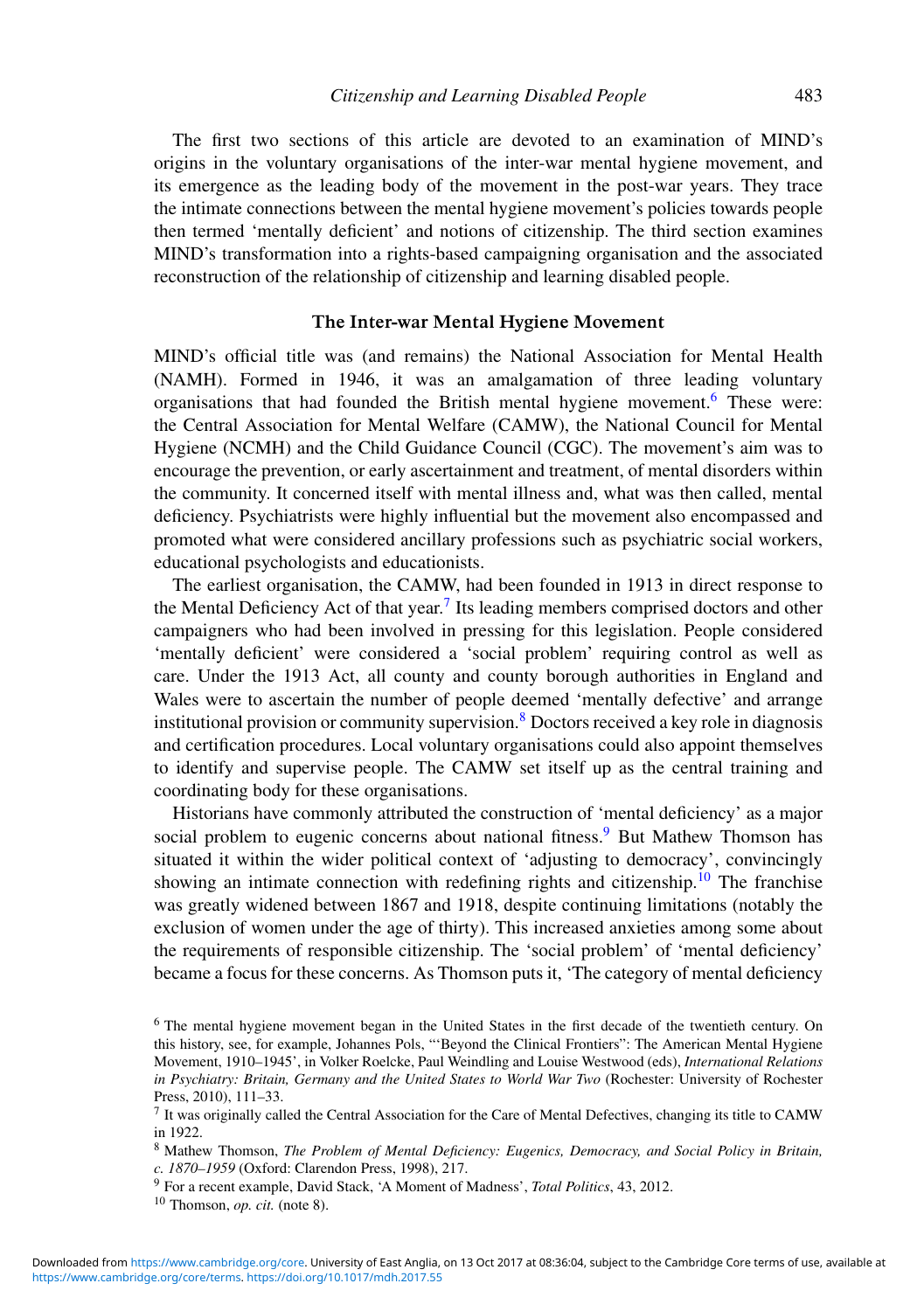provided a way to conceptualise a group within the population who were non-citizens, not on grounds of wealth or class but because of an innate deficiency and social inefficiency.<sup>[11](#page-3-0)</sup>

The CAMW's association of mental deficiency with 'social inefficiency' confronted it with people on the so-called 'borderline' between apparent pathology and mental health.<sup>[12](#page-3-1)</sup> Through this, the CAMW combined with the NCMH, the CGC and Tavistock Clinic in the inter-war formation of a movement for mental hygiene. This movement continued to campaign on the 'problem of mental deficiency' but it focused particularly on what it considered psychological causes of 'social failure' in the wider population. This focus was strongly informed by psychodynamic thinking. An emphasis on 'emotional adjustment' in the interests of adequate citizenship and social efficiency developed – with this construed in terms of mental health. This entailed, in particular, sensitive attention to relationships of nurture and authority in childhood upbringing.<sup>[13](#page-3-2)</sup> Mentally deficient children's emotional lives and behaviour difficulties were, however, largely considered mere consequences of intellectual incapacity.

The mental hygiene movement pressed for greater institutional provision for mental defectives as a means of social and mental hygiene. But there was growing recognition that relying solely on institutionalisation was not economically viable. Instead, an integrated system of institutions and community supervision was promoted.<sup>[14](#page-3-3)</sup> This 'community care' was often called 'community control', its nature conditioned by the original segregationist designation of 'mental deficiency' as the antithesis of citizenship.<sup>[15](#page-3-4)</sup> Indeed, the families of 'mental defectives' remained suspect in terms of heredity, as well as practical and moral training.[16](#page-3-5)

The inter-war mental deficiency system represents an unprecedented coercive and interventionist strategy for 'public welfare'.<sup>[17](#page-3-6)</sup> It was premised on mentally deficient people's supposed threat to the community, and their inability to perform the role of selfsustaining, responsible citizens.

#### *The Post-war Mental Hygiene Movement*

Post war, the conceptualisation of mental deficiency as the antithesis of citizenship began to unravel. However, many of the assumptions associated with it continued to inform both the mental hygiene movement and the mental deficiency system.

In 1946, the NCMH, the CGC and the CAMW merged to form the NAMH, the leading post-war voluntary organisation working for mental hygiene. Its Council comprised mostly doctors and other professionals representing professional organisations. Based at Queen Anne Street near Harley Street, London, the NAMH's staff included psychiatric social

<span id="page-3-0"></span><sup>&</sup>lt;sup>11</sup> Thomson, *op. cit.* (note 8),  $46-7$ . That the Act's extension of 'mental deficiency' to include people considered 'feebleminded' *did* have a significant class basis was, in fact, emphasised by Josiah Wedgewood, one of the few parliamentarians to strongly resist its implementation.

<span id="page-3-1"></span><sup>12</sup> Greta Jones, *Social Hygiene in Twentieth-Century Britain* (London: Croom Helm, 1986), 27–8.

<span id="page-3-2"></span><sup>13</sup> John Stewart, *Child Guidance in Britain 1918–1955: The Dangerous Age of Childhood* (London: Pickering and Chatto, 2013).

<span id="page-3-3"></span><sup>&</sup>lt;sup>14</sup> See, for instance, Ruth Darwin, 'The proper care of defectives outside institutions', in Central Association for Mental Welfare, *Report of a Conference on Mental Welfare Held in the Central Hall, Westminster, London, SW on Thursday and Friday, December the 2nd and 3rd, 1926* (London: CAMW, 1926), 23–35: 23–4.

<span id="page-3-4"></span><sup>15</sup> Evelyn Fox, 'The Mentally Defective and the Community', *Studies in Mental Inefficiency*, 4, 4 (1923), 71–9. Wellcome Trust Archives and Manuscripts, Mind Archives: SA/MIN/B/80/57a.

<span id="page-3-5"></span><sup>&</sup>lt;sup>16</sup> Jan Walmsley, Dorothy Atkinson and Sheena Rolph, 'Community care and mental deficiency 1913–1945', in Peter Bartlett and David Wright (eds), *Outside the Walls of the Asylum: The History of Care in the Community 1750–2000* (London: The Athlone Press, 1999), 181–203.

<span id="page-3-6"></span><sup>17</sup> Clive Unsworth, *The Politics of Mental Health Legislation* (Oxford: Clarendon Press, 1987), 51–2.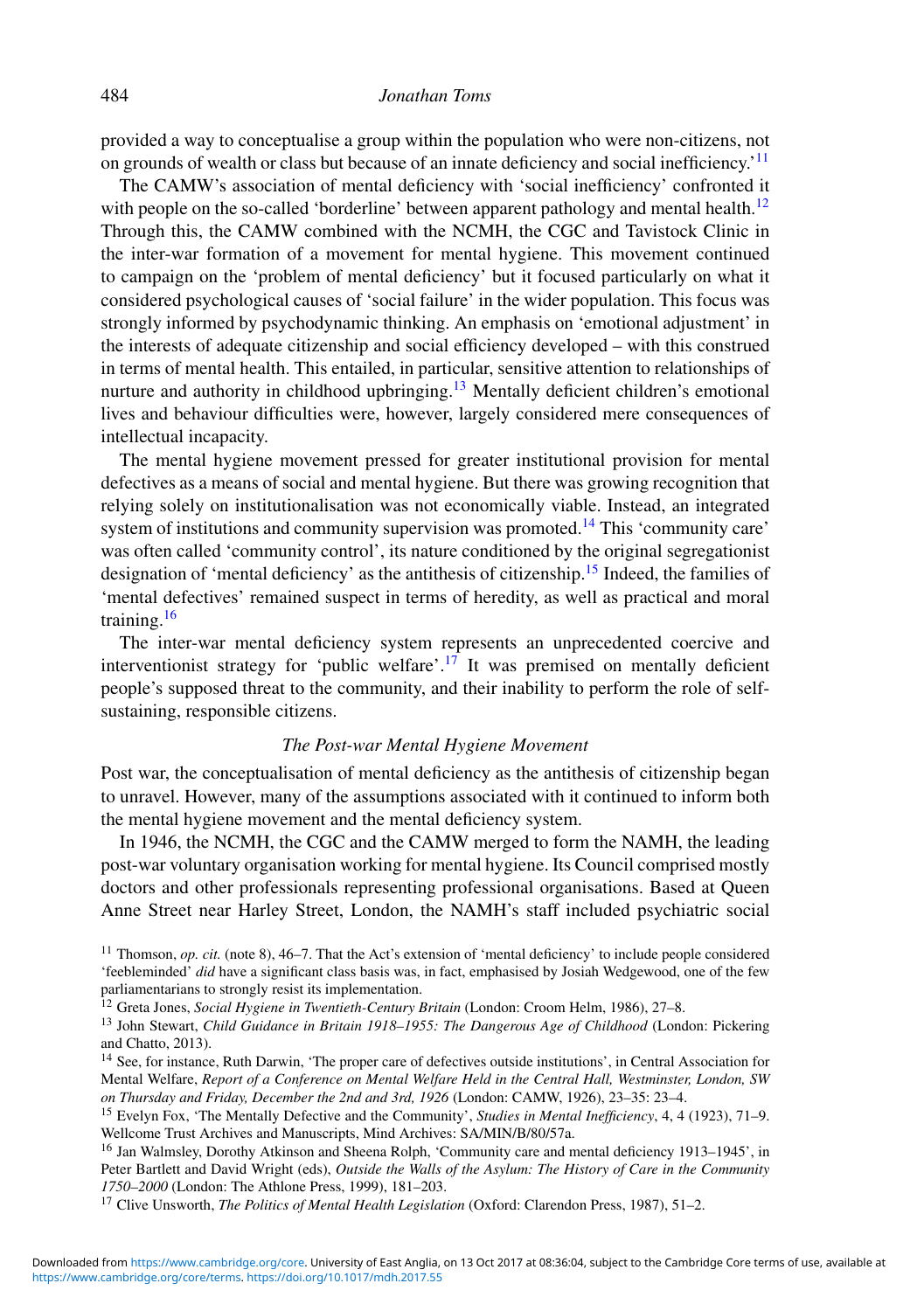workers and educational psychologists as well as lay workers. Initially led by a psychiatric Medical Director, from the early 1950s the staff operated under General Secretary Mary Appleby with the guidance of an honorary medical panel.

This amalgamation took place alongside the newly elected Labour Government's institution of a Welfare State that was intended as a final break with the Poor Law. Social protection was to be a right of citizenship with universal and freely accessed services. But, as Mathew Thomson has noted, 'the impact of 'democratization', 'universalism', and 'social citizenship' was mediated by status'. The NHS shifted power to central bureaucrats and the medical profession.<sup>[18](#page-4-0)</sup>

The principal role of doctors and medicine was reinforced under the NHS Act. Institutions became hospitals. Their administration became separated from community care provision. Local authorities were given permissive powers to provide services in the community. But, as they had formerly operated the institutions, community provision was minimal, and with powers only permissive, little was achieved.

Meanwhile, largely in response to the war, the mental hygiene movement's concern about the social 'threat' of mental deficiency receded. Instead, it increased its focus on emotional maladjustments in the wider population. Nevertheless, the movement did not fundamentally question the role of the mental deficiency system. People deemed mentally deficient continued to be considered incapable of the social responsibility and citizenship that mental hygienists associated with mental health. Throughout the 1940s and 1950s, the mental deficiency system remained coercive and custodial.

Criticism came from elsewhere, however. The National Council for Civil Liberties' (NCCL) lengthy campaign against the workings of the Mental Deficiency Acts is well known.<sup>[19](#page-4-1)</sup> From the late 1940s and through the 1950s, it criticised the 1913 Act's widening of 'mental deficiency' to include people termed 'feebleminded'. Highlighting the inherent class and moral biases in this, the NCCL argued that many of these people had illegitimately lost their rights and citizenship. But the campaign's impact was wider than this. Its evidence of abuses and failings within the system of certification and licensing, along with the poverty of rehabilitative measures, made public the authoritarian and punitive nature of the system in general.

Although the NAMH was aware of the long waiting-lists, lack of beds, and general poverty of conditions and staffing, it publicly refuted the NCCL's claims. It maintained that the NCCL was prejudiced, and its focus on 'wrongful detention', outdated since the modern mental deficiency institution, was not based on 'permanent detention' but on training. However, reaction behind the scenes was more complicated. Conflicting views found common ground in the need to free up places in overcrowded institutions. The NAMH decided that greater hostel provision and more generous licensing might achieve this and began to look at possibilities for amending the legislation in general.<sup>[20](#page-4-2)</sup>

But a number of other factors were also clearly prompting the NAMH to alter its position. One was the growing influence of psychologists. Although hardly any were directly employed in mental deficiency hospitals, from the early 1950s a number began experimental research within them. This played a significant role in psychologists'

<span id="page-4-0"></span><sup>18</sup> Thomson, *op. cit.* (note 8), 293.

<span id="page-4-1"></span> $19$  For a fuller discussion of the NCCL's campaign, the input of psychologists and NAMH's response, see Jonathan Toms, *Mental Hygiene and Psychiatry in Modern Britain* (London: Palgrave MacMillan, 2013), 120–5: 130–4.

<span id="page-4-2"></span><sup>20</sup> *Ibid*.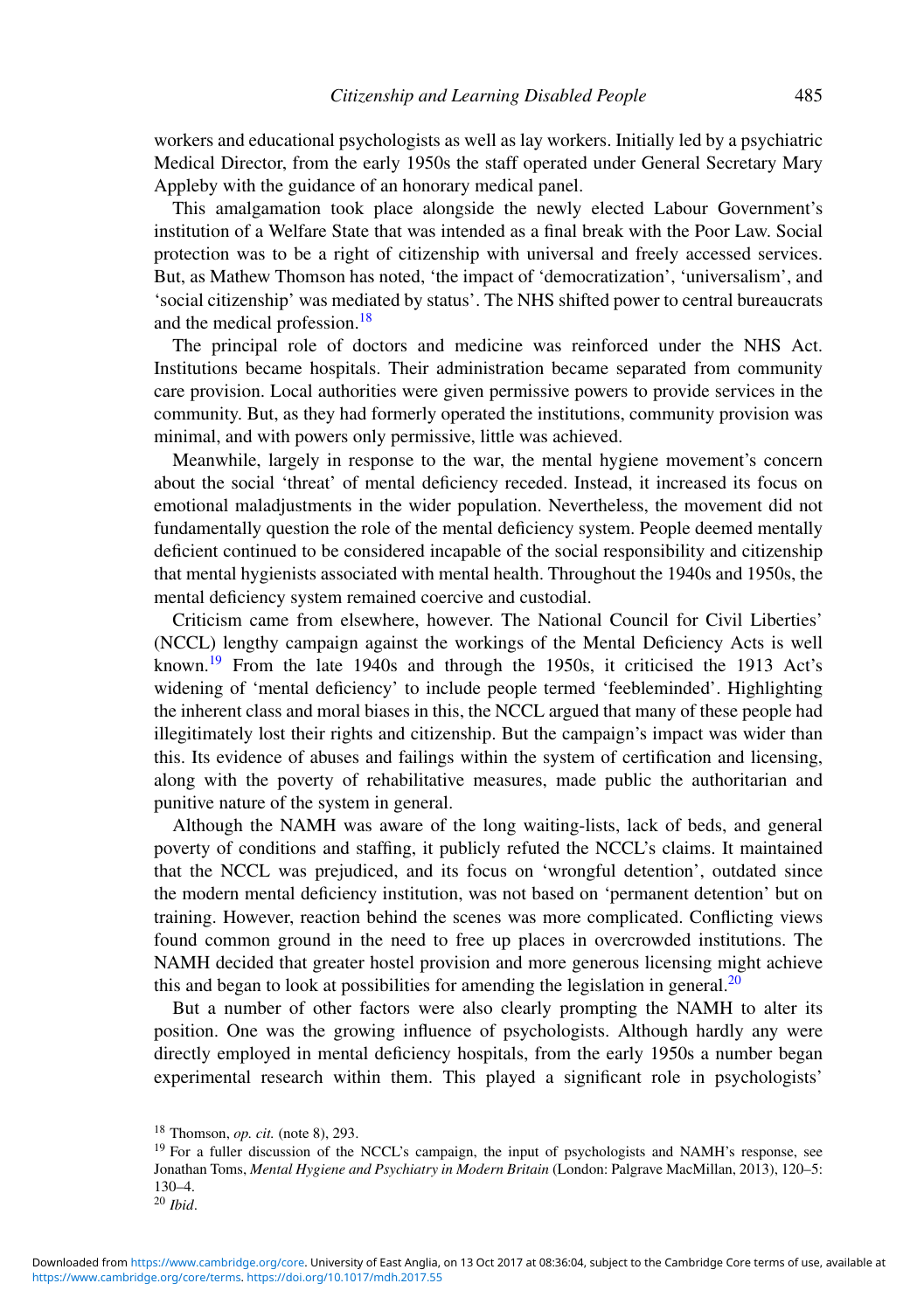#### 486 *Jonathan Toms*

assertion of a professional role during the  $1950s$  and  $1960s$ <sup>[21](#page-5-0)</sup> It was also made use of by the NCCL. Results demonstrated that the great majority of people in institutions were no danger to society. They also revealed that IQs were often higher than supposed, and that people categorised 'feebleminded', as well as those considered 'imbecile', had a higher capacity to learn and work than the results of the current system suggested. The NAMH, in fact, helped publicise this research, inviting speakers to its Annual Conferences and publishing articles in its journal *Mental Health*. Indeed, the psychologists involved in this research increasingly worked with the NAMH, promoting new forms of care and rehabilitation. The NAMH was therefore more amenable to reforming the mental deficiency system than its public dismissals of the NCCL's allegations implied.

Another factor was that the mental hygiene movement had itself developed a critique of institutionalisation. This was derived from the movement's psychotherapeutic focus on mental health in terms of emotional adjustment and maladjustment. Increasingly, enforced living in large groups within institutions, as well as rigid authority and hierarchy, was considered to be detrimental to human relationships, and therefore to the emotional adjustment of inmates. Instead, the movement began to encourage more open communication and greater freedom of choice within a more egalitarian structure. These principles informed the mental hygiene movement's promotion of 'social therapies' and 'therapeutic community' ideas intended to modernise mental hospitals. They also informed the movement's strong influence over the 1945 Curtis Report on the Care of Children Deprived of a Normal Home. This had set the foundations of post-war policy for the residential care of children. It considered many existing institutions authoritarian, and therefore insensitive to children's emotional needs, while life in large groups, in particular, created emotional and behavioural problems. But the psychotherapeutic ideas that underpinned these principles had a strong developmental component that explicitly discriminated against most people considered to be mentally deficient. Therapeutic community approaches were not thought to be appropriate for mentally deficient people, and the Curtis Committee considered mentally deficient children to be outside its remit.

Nevertheless, in the context of the NCCL campaign, the prominence of such principles reinforced the view that the mental deficiency system was out of date and custodial.<sup>[22](#page-5-1)</sup> More significantly, the psychologists researching in mental deficiency, such as H.C. Gunzburg, A.D.B. Clarke and Jack Tizard, applied mental hygienist's concerns regarding emotional development and adjustment to people detained as feebleminded.<sup>[23](#page-5-2)</sup> Accordingly, psychologists began to consider institutionalisation for these people, an element of emotional deprivation, involving 'loss of initiative and personal identity'.<sup>[24](#page-5-3)</sup> Notably, the NAMH published this research in its own journal, *Mental Health*.

Alongside these developments was the growing influence of the National Association of Parents of Backward Children (NAPBC, now Mencap) which had been founded in 1946. Its affiliated local associations were slowly bringing pressure for services to be more

<span id="page-5-0"></span><sup>21</sup> John Hall, 'Mental Deficiency – Changing the Outlook', *The Psychologist*, 21, 11 (2008), 1006–7; Race, *op. cit.* (note 1).

<span id="page-5-2"></span><span id="page-5-1"></span><sup>22</sup> Mark Lilly, *The National Council for Civil Liberties: The First Fifty Years* (London: MacMillan, 1984), 78–9. <sup>23</sup> H.C. Gunzburg, 'The Colony and the High-Grade Mental Defective', *Mental Health*, 9, 4 (1950), 87–92. SA/MIN/B/80/27/10.

<span id="page-5-3"></span><sup>24</sup> A.D.B. Clarke and A.M. Clarke, 'A Rehabilitation Scheme for Certified Mental Defectives', *Mental Health*, 14, 1 (1954), 4–10. SA/MIN/B/80/27/14.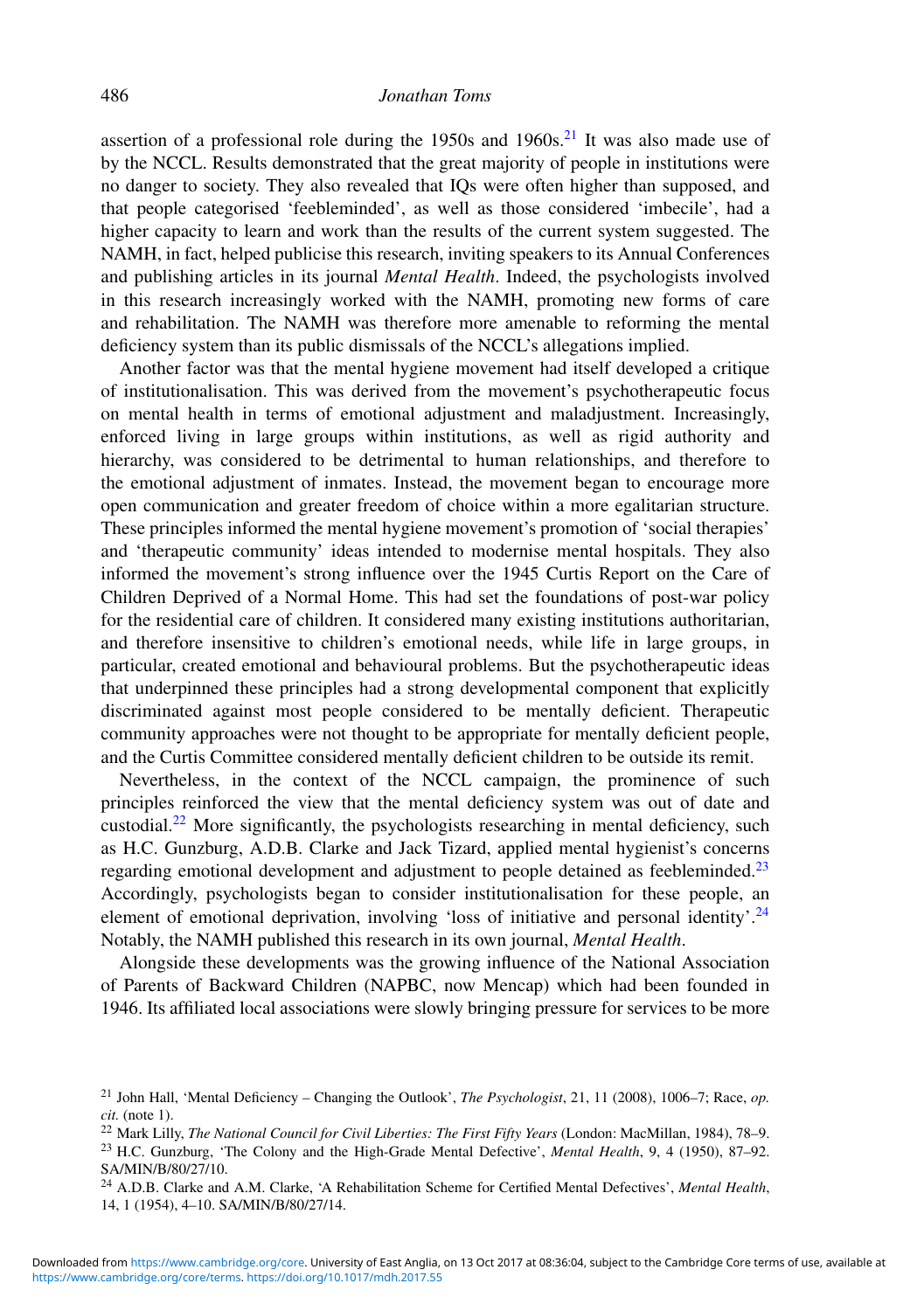responsive to parental needs.<sup>[25](#page-6-0)</sup> The NAMH developed a relationship with the NAPBC during the 1940s and 1950s.

The impact of all of these factors on the relationship between citizenship rights and a diagnosis of mental deficiency was ambiguous. While the NAPBC pressed for wider service provision and, increasingly, sponsored research experiments, it was effectively the views of parents rather than mentally defective people themselves that were becoming more prominent. Meanwhile, under a post-war settlement that relied upon 'full employment', psychologists' research on IQ, learning capacity and ability to perform industrial tasks implied the potential reinstatement of citizenship for many people detained in institutions. However, it also suggested that citizenship rights were dependent upon an ability to perform often repetitive and poorly remunerated work.<sup>[26](#page-6-1)</sup> Indeed, there remained a sense that citizenship was dependent on the capacity of individuals to be improved in order to work and assimilate with the wider population. Similarly, ideas on emotional wellbeing and development were largely limited to 'high-grade' patients and translated into a need for training in 'socialisation'.

Nevertheless, other emphases were also present. Tim Stainton has pointed out that the idea of social rights under the Welfare State certainly contributed to the influence of the NCCL's campaign.<sup>[27](#page-6-2)</sup> The psychologist Jack Tizard argued in 1954, at the Royal Medico-Psychological Society AGM, that the concept of 'high-grade mental defect' should be abandoned. He argued that these people would be better accommodated under the general post-war welfare services legislation. Indeed, he went further, arguing that the 'Education Act should be extended to cover "imbecile" children. . . thus imposing on the educational authorities the responsibility of providing educational training for all children who can benefit from it'. The 'concept of normality should be broadened', he said. Two years later, the NAMH published the talk in its journal *Mental Health*. [28](#page-6-3)

The 1957 Report of the Royal Commission on the Law Relating to Mental Illness and Mental Deficiency expressed much of this ambiguity regarding mental deficiency and its relationship with citizenship. Although its appointment in 1954 had been spurred by the NCCL's campaign, it was also considered an overdue attempt to realign the mental illness and deficiency legislation with the post-war Labour Government's introduction of comprehensive and freely accessed Welfare State services.<sup>[29](#page-6-4)</sup>

The Commission's terms of reference were to make recommendations on the possibility of treating patients informally without certification. This was a principle around which the NCCL and the NAMH could, in fact, find common ground. While it was critical of the diminished legal safeguards for admission, the NCCL nevertheless welcomed the emphasis on voluntary admission with its reduction of the penal image of care and treatment. The NAMH also welcomed this emphasis. In fact, its precursor organisations, along with the

<span id="page-6-0"></span><sup>25</sup> Sheena Rolph, *Reclaiming the Past: The Role of Local Mencap Societies in the Development of Community Care in East Anglia* (Milton Keynes: Open University, 2002).

<span id="page-6-1"></span><sup>&</sup>lt;sup>26</sup> Vicky Long, 'Work is therapy? The function of employment in British psychiatric care after 1959', in Waltraud Ernst (ed.), *Work, Psychiatry and Society, c. 1750–2015* (Manchester: Manchester University Press, 2016), 334–50.

<span id="page-6-2"></span><sup>&</sup>lt;sup>27</sup> Tim Stainton, 'Equal citizens? The discourse of liberty and rights in the history of learning disability', in Lindsay Brigham, Dorothy Atkinson, Mark Jackson, Sheena Rolph and Jan Walmsley (eds), *Crossing Boundaries: Change and Continuity in the History of Learning Disability* (Kidderminster: BILD, 2000), 87–102: 97.

<span id="page-6-3"></span><sup>28</sup> J. Tizard, 'The Mental Deficiency Services Today and Tomorrow', *Mental Health*, 15, 3 (1956), 85–92: (quote on p. 89). SA/MIN/B/80/27/16.

<span id="page-6-4"></span><sup>29</sup> Unsworth, *op. cit.* (note 17), 255–6.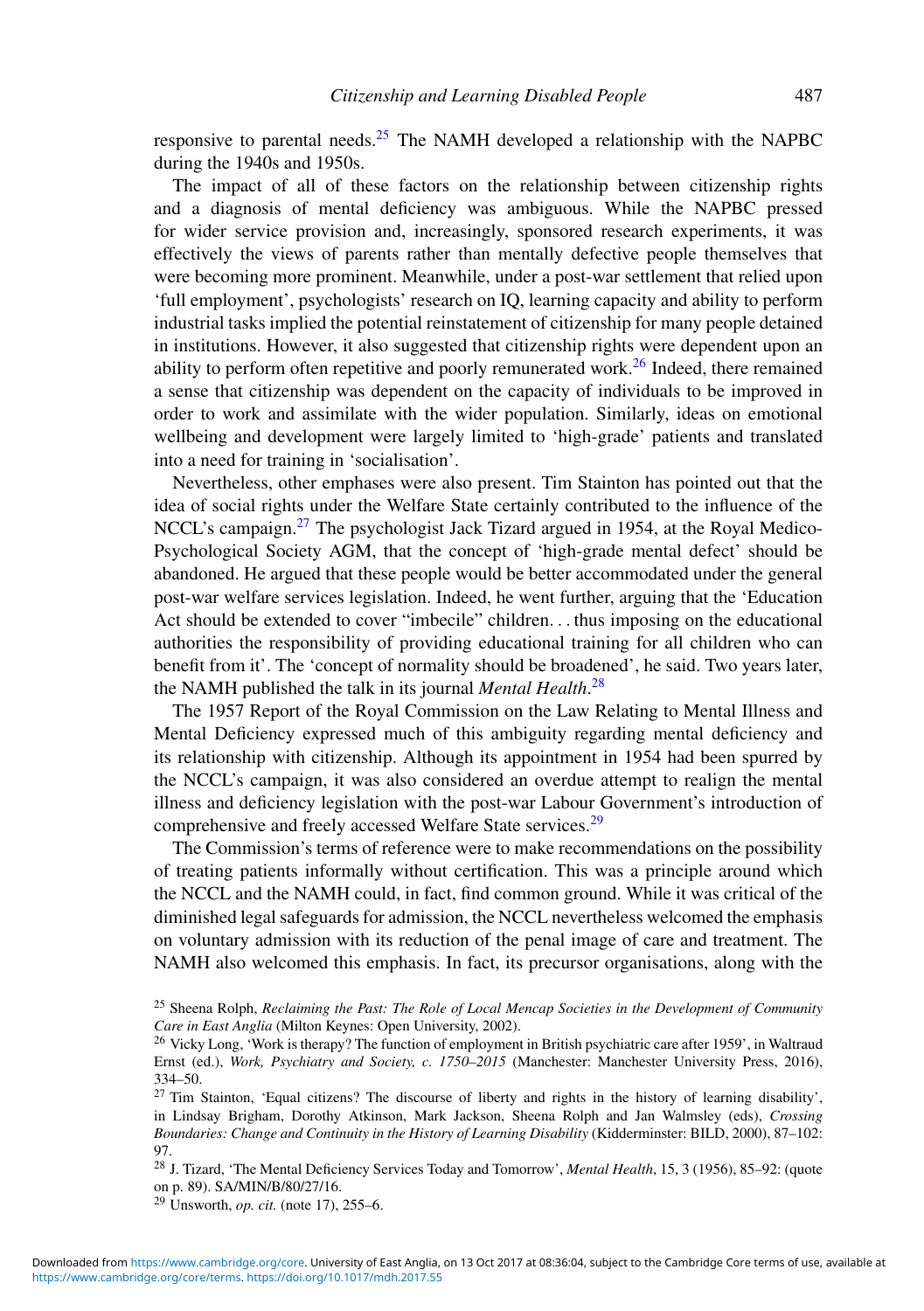wider mental hygiene movement, had advocated this before the war. Yet this had been on the grounds that the necessary institutionalisation of mental defectives was hampered by certification procedures that pandered to concerns about the liberty of the subject. Nevertheless, the post-war Welfare State emphasis on universal, freely accessed health and welfare services provided a new context for the NAMH's promotion of voluntary admission. Similarly, it was within this context that both the NAMH and the NCCL were able to support the Commission's assumption that psychiatry should be assimilated with general medicine.

This meant, however, that mental deficiency (re-labelled mental subnormality by the Commission) was subsumed under the term 'mental disorder', and remained within the conceptual and practical setting of 'illness' and 'treatment'. Nevertheless, the Commission accepted that there were debilitating effects caused by institutionalisation. It maintained that this should be avoided by making community care the preferred option with hospitals taking patients only when necessary in the interests of treatment.<sup>[30](#page-7-0)</sup> Indeed, in accordance with the general thrust of post-war Welfare State services that aimed to maintain citizenship by their universality, non-stigmatising and non-segregationist nature, the Commission's proposals were formulated into a policy that envisioned a major shift towards community integration of large numbers of patients.

The ambiguities regarding the citizenship status of mentally subnormal people inherent within the Royal Commission's proposals were enshrined within the 1959 Mental Health Act. Consequently, they continued to be expressed through the 1960s.

The NAMH welcomed the Royal Commission's Report but was concerned that the proposed wide extension of community care services should have adequate funding, trained staff and an efficiently coordinated overall system. It was disappointed, in particular, that the ensuing 1959 Mental Health Act did not make the development of community care services mandatory on local authorities as the Commission had proposed. The NAMH pressed for investment in community care services and staff training throughout the  $1960s<sup>31</sup>$  $1960s<sup>31</sup>$  $1960s<sup>31</sup>$  Yet, in terms of the relationship between mental subnormality and citizenship, the NAMH's views were equivocal. For instance, psychologists became more prominent within the NAMH during the 1960s. The informational booklets they produced emphasised that the needs of mentally subnormal people were social, educational and occupational, rather than primarily medical.<sup>[32](#page-7-2)</sup> However, those on 'social training' also emphasised training people so that they could assimilate as inconspicuously as possible. $^{33}$  $^{33}$  $^{33}$ .

Citizenship rights were, however, implicit in one important research experiment funded, not by the NAMH, but by the National Society for Mentally Handicapped Children (NSMHC, formerly NAPBC). The influence of the Brooklands experiment on child (and adult) care is commonly cited. Yet, commentators have not drawn attention to the equally important assertion of citizenship inherent in its research design. Headed by Jack Tizard, Brooklands was a home set up for 'imbecile' children then living in the Fountain mental deficiency hospital. It explicitly applied the principles that had informed the 1946 Curtis Committee on the Care of Children without a Home. Close, affectionate care was pursued

<span id="page-7-1"></span><sup>31</sup> See, for example, NAMH Annual Report 1963–4. SA/MIN/B/80/7/2.

<span id="page-7-2"></span><sup>32</sup> For example, A.D.B. Clarke, *Recent Advances in the Study of Mental Deficiency* (London: NAMH, 1966). SA/MIN/B/74a.

<span id="page-7-3"></span><sup>33</sup> H.C. Gunzburg, *Junior Training Centres: An Outline of the Principles and Practices of Social Education and Training of the Mentally Subnormal Child* (London: NAMH, 1963) [reprinted 1966], 10.

<span id="page-7-0"></span><sup>30</sup> *Royal Commission on the Law Relating to Mental Illness and Mental Deficiency 1954–1957, Report* (London: HMSO, 1957), Cmnd.169, para. 601.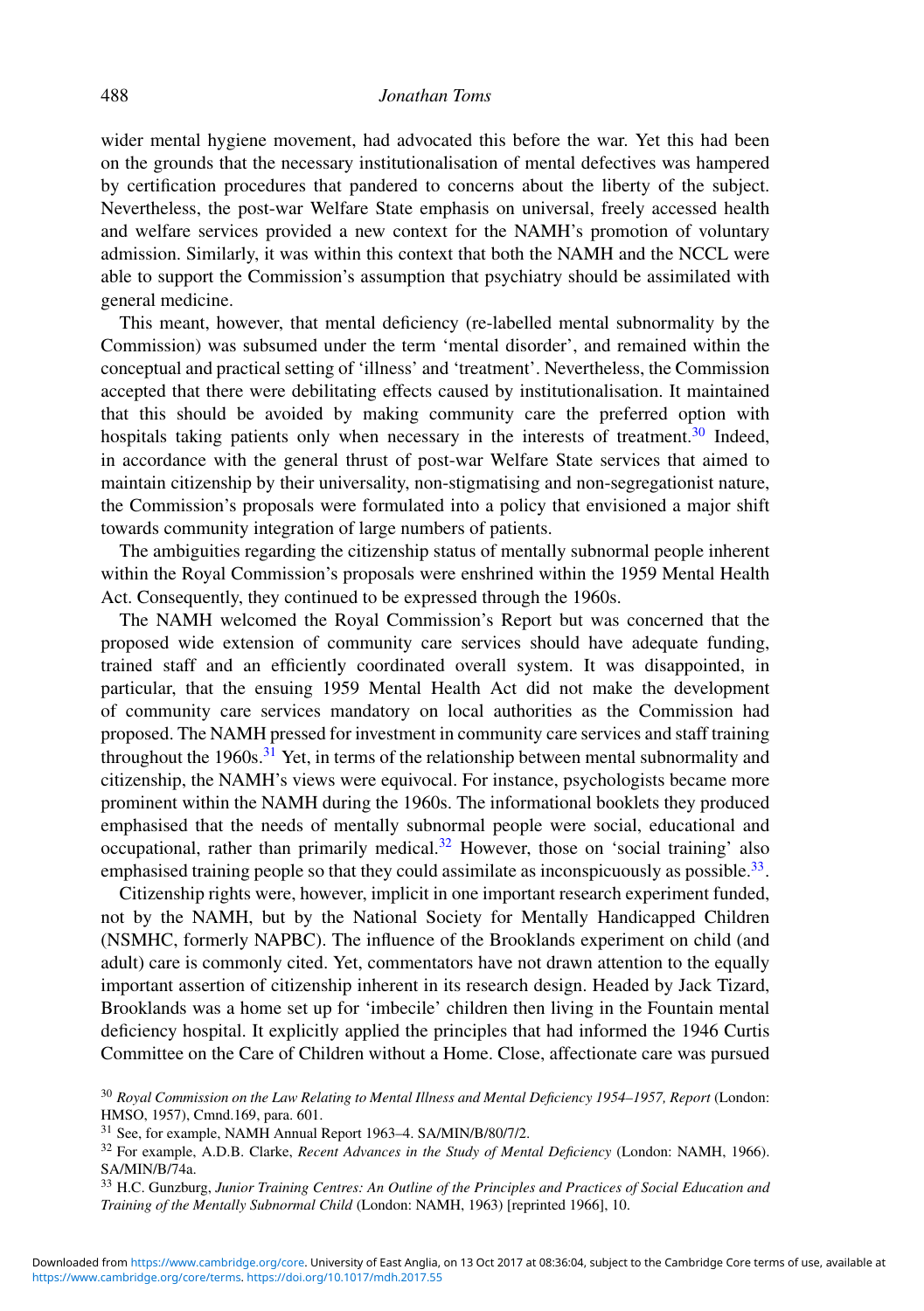and continuity of relations between particular staff and children attempted. Emphasis was placed on the children's existing emotional needs, rather than the then prevailing attention on education and training.<sup>[34](#page-8-0)</sup>

This effectively detached the traditional mental hygienist linkage of the means of care and treatment from the aim of producing socially 'responsible' and economically productive citizens under the banner of 'mental health'. These 'imbecile' children were unable to attain this goal, but the inherent assumption of the research design was that this should not be allowed to deny their right to the same quality of care and support as other children. More fundamentally, Brooklands foregrounded similarities of emotional experience and response instead of difference and deficiency. This in itself was a powerful statement of shared humanity and citizenship.

It bears pointing out that the staffing and material provisions made available for the experiment itself were inadequate, especially in its first year. However, conditions at the hospital from which the children had come were themselves poor, with harassed nurses working on wards of around sixty beds. Indeed, these conditions were commonplace at mental deficiency hospitals at the time. Potentially more disquieting is the lack of information about the fate of the children after the experiment. It appears unlikely that there was a continuation of the care that it was asserted they were entitled to.

Notwithstanding these reservations about the experiment in practice, Brooklands inherently asserted citizenship rights. And it did so, on the basis of mental hygienist psychotherapeutic theories that had originally excluded people considered mentally deficient.

In the 1960s, Tizard and colleagues, Norma Raynes and Roy King, extended the Brooklands research, highlighting the poverty of 'institutionally oriented care' in contrast with 'inmate oriented' care based on the Curtis-style 'family' model.<sup>[35](#page-8-1)</sup> The 1967 Wessex Project, set up by Tizard with the psychiatrist Albert Kushlick, employed the same differentiation to develop a series of small community residential homes for children and adults categorised as severely mentally handicapped.<sup>[36](#page-8-2)</sup>

The psychiatric profession has been represented as resisting criticism of mental subnormality hospitals. But there were mixed views among those associated with the NAMH. Both Alexander Shapiro, a member of the NAMH's Mental Deficiency Sub-Committee from the mid-1950s until the early 1960s, and Alan Heaton-Ward, a medical adviser to the NAMH from 1967, repudiated what they considered unjust attacks on hospitals and psychiatric leadership over care and treatment. Other psychiatrists, however, considered hospitals to be still custodial, hierarchical and institutionalising, arguing that around half of residents did not need nursing or medical facilities.<sup>[37](#page-8-3)</sup>

By 1966, the NAMH had embraced this latter view, noting that it had 'been estimated half... could leave hospital if suitable accommodation and support was available in the

<span id="page-8-0"></span><sup>34</sup> Jack Tizard, *Community Services for the Mentally Handicapped* (London: Oxford University Press, 1964), 101.

<span id="page-8-1"></span><sup>35</sup> Norma V. Raynes and Roy D. King, 'Residential care for the mentally retarded' [1967], in D.M. Boswell and J.M. Wingrove (eds), *The Handicapped Person in the Community* (London: Tavistock and Oxford University Press, 1974), 299–306: 299.

<span id="page-8-2"></span><sup>36</sup> Albert Kushlick, 'The need for residential care', in V. Shennan (ed.), *Subnormality in the 70s: Action for the Retarded* (London: NCMHC and WFMH, 1972), 13–26. A.D.B. Clarke and B. Tizard (eds), *Child Development and Social Policy: The Life and Work of Jack Tizard* (Leicester: BPS, 1983), 4.

<span id="page-8-3"></span><sup>37</sup> T.L. Pilkington, 'Hospital Services for the Mentally Subnormal', *The Lancet*, 282 (1963), 1279 (originally published as Vol. 2, issue 7320); T.L. Pilkington, speech, in NAMH, *The Heart of the Matter: Report of the Annual Conference, 1966* (London: NAMH, 1966), 50–7. SA/MIN/B/80/43/4.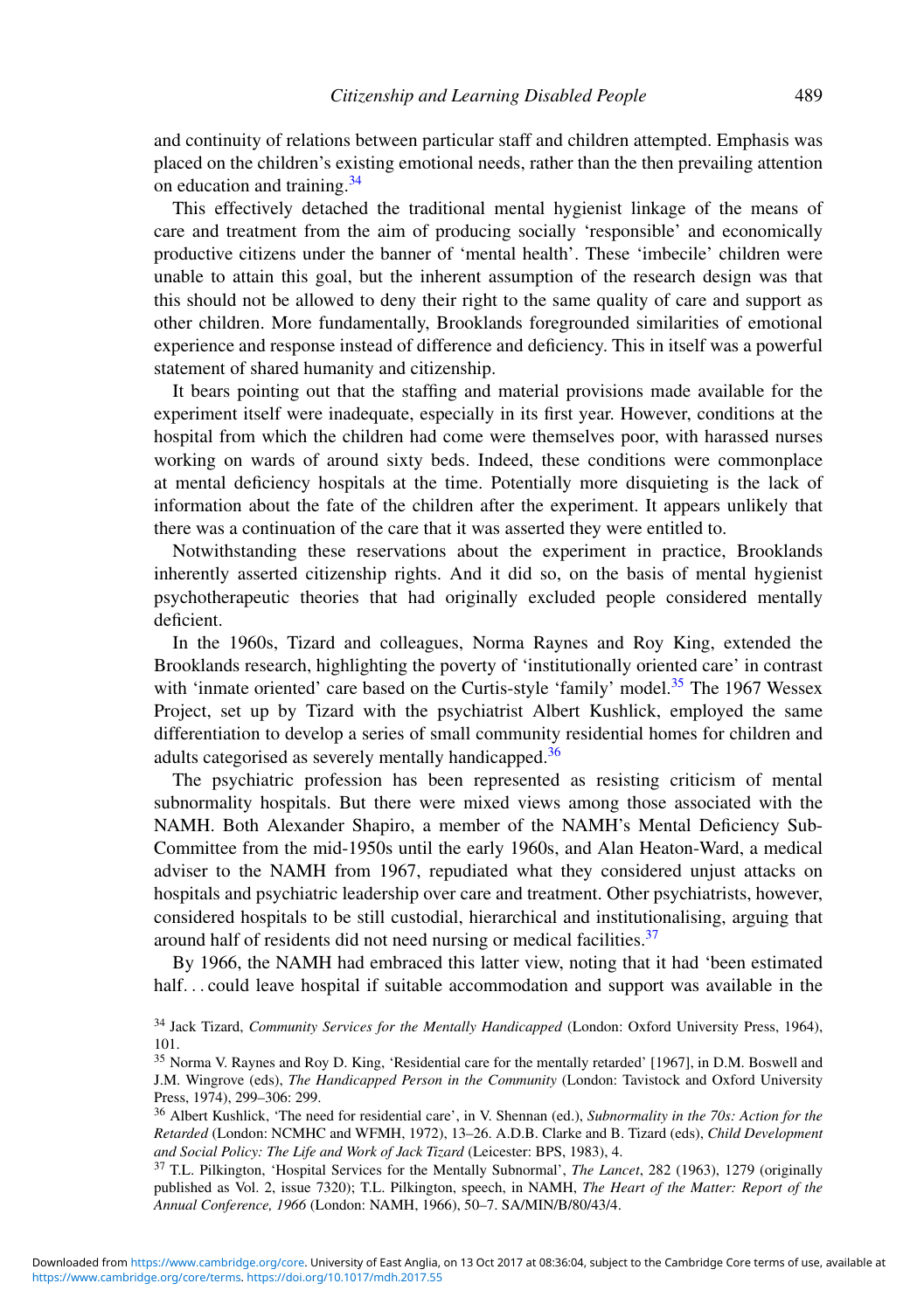community'. This signalled a more forthright stance. In the same year, it confessed, 'We have, in our anxiety not to do harm, remained silent or at least discrete, about conditions which we knew to be bad.' Along with underfunding, long waiting-lists and inappropriate buildings, the NAMH admitted that 'long-stay patients are left virtually untreated'.<sup>[38](#page-9-0)</sup> The NAMH began to criticise the management of some hospitals. In 1967, it called for more research on the workings of the Mental Health Review Tribunals (MHRTs), and began working with NCCL to design a patient representation service.<sup>[39](#page-9-1)</sup>

## The Emergence of MIND and its Rights-based Critique

The NAMH's admission was prescient. A series of hospital scandals broke out in 1967. Alongside the developing critiques of hospital-based services, these pushed the NAMH into an even more critical and assertive position. *Sans Everything*, a book with a foreword by the psychiatrist Russell Barton, a prominent member of the NAMH, alleged serious abuse and neglect on wards for elderly people in several hospitals. $40$  A scandal emerged at Ely Hospital in Cardiff involving abuse, along with generally poor treatment and conditions. Further concerns about conditions and treatment in hospitals followed the next year. In 1969, Richard Crossman the Secretary of State for Health and Social Services, had the official report on Ely published in full, despite resistance from his own Ministry.<sup>[41](#page-9-3)</sup> That same year, the sociologist Pauline Morris published a large-scale survey of thirtyfive mental subnormality hospitals funded by the NSMHC from 1964. This described severe overcrowding in often dilapidated buildings, with very poor staff–patient ratios, poor training and inadequate staff communication.<sup>[42](#page-9-4)</sup> NSMHC's sponsorship reflected its increasing concern about hospital conditions. It was a founder member of the International League of Societies for the Mentally Handicapped which, in 1968, issued a Declaration of General and Special Rights of the Mentally Retarded.<sup>[43](#page-9-5)</sup>

The NAMH's immediate response to the scandals was to develop a scheme for an independent inspectorate of hospitals to present to the Minister.<sup>[44](#page-9-6)</sup> Its more general response was to embark on a 'consumerist' and rights-based campaigning role. This would ultimately transform its original mental hygienist equation of mental deficiency with the antithesis of citizenship into an approach that placed the citizenship of people with learning disabilities at the centre of community-based health and welfare services.

In 1970, the NAMH announced its intention to begin a major national campaign.<sup>[45](#page-9-7)</sup> It aimed, in particular, to highlight the problems of institutional care and of insufficient provision within the community. Regarding mentally handicapped people (as they were now commonly being termed) the NAMH maintained that:

<span id="page-9-0"></span><sup>38</sup> NAMH, Annual Report 1965–6, 5; Council of Management Minutes, paper on 'National Trends and The Mental Health Services' 21 November 1967. SA/MIN/A/3/1.

<span id="page-9-2"></span><span id="page-9-1"></span><sup>39</sup> NAMH, Annual Report 1967–8, 18. SA/MIN/B/80/7/2.

<sup>40</sup> Barbara Robb (ed.), *Sans Everything: A Case to Answer* (London: Thomas Nelson & Sons Ltd, 1967).

<span id="page-9-3"></span><sup>41</sup> A White Paper, *Better Services for the Mentally Handicapped*, was published in 1971, under the Conservative Government. Hospital population was to be reduced considerably but hospitals were not intended to be emptied and closed.

<span id="page-9-5"></span><span id="page-9-4"></span><sup>42</sup> Pauline Morris, *Put Away: A Sociological Study of Institutions for the Retarded* (London: Routledge, 1969). <sup>43</sup> Brian Rix, *All About Us: The Story of People with a Learning Disability and Mencap* (London: Mencap, 2006). The Declaration's seven Articles are reprinted in S. Mattingly (ed.), *Rehabilitation Today* (London: Update Books, 1977), 175. It was adopted virtually unchanged by the United Nations General Assembly in December 1971. However, there remained ambiguity in its provisions regarding the extent of community integration. <sup>44</sup> NAMH, Annual Report 1968–9, 8; Council of Management, 23 June 1967. SA/MIN/A/3/1.

<span id="page-9-7"></span><span id="page-9-6"></span>

<sup>45</sup> NAMH, Annual Report 1969–70, 5. SA/MIN/B/80/7/2.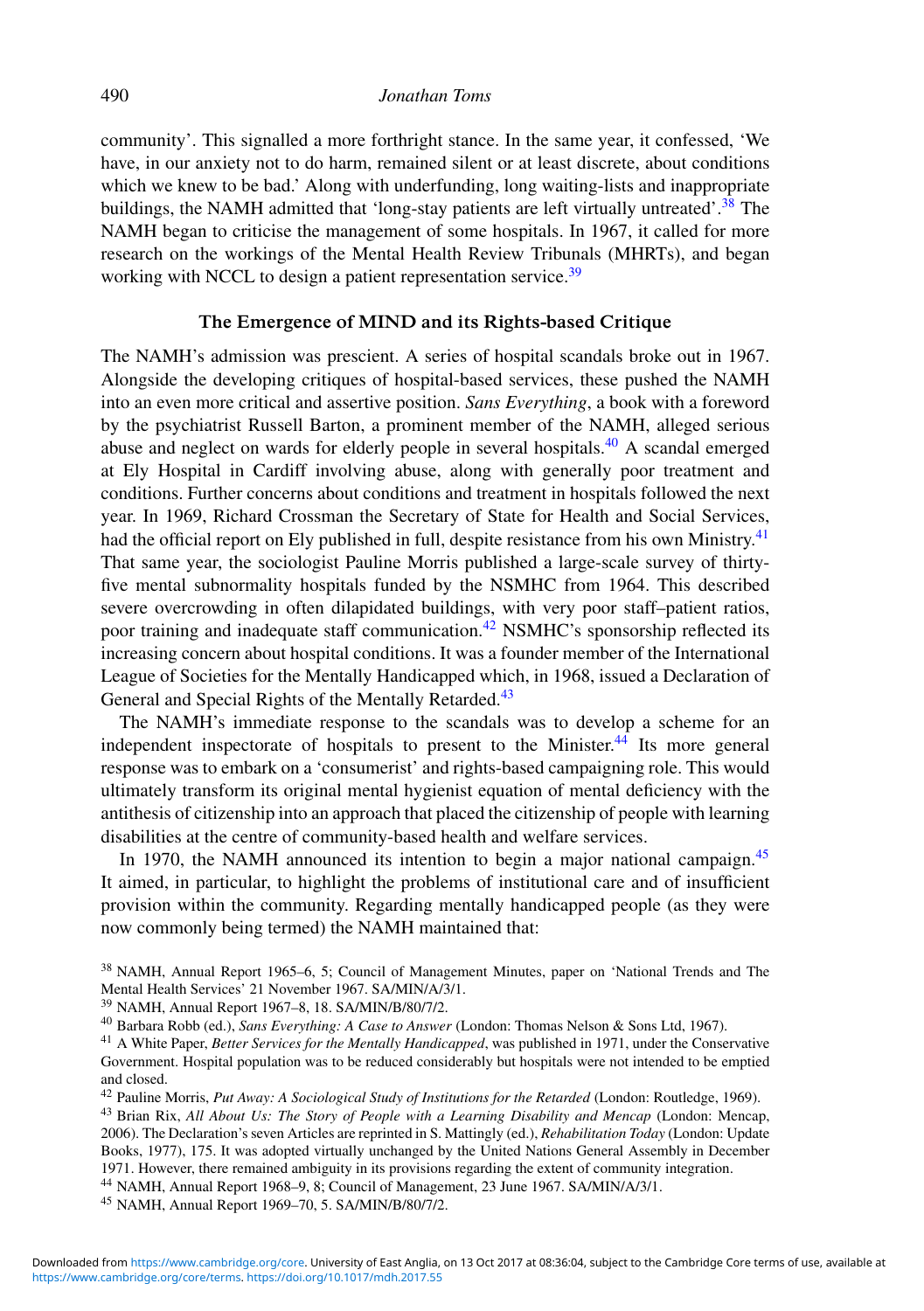Our main concern is with the individual and his mental health, whatever his innate intellectual capacity. That the ability of the mentally handicapped to enjoy life should not be impaired by a lack of human warmth, appropriate assessment and every opportunity for self-fulfilment.<sup>[46](#page-10-0)</sup>

This statement marks a milestone in the NAMH and the mental hygiene movement's policy. It is a tacit recognition that intellectual capacity cannot, in itself, be a measure of mental health. Simultaneously, it represents an acceptance that the mental hygienist equation of mental health with adequate citizenship and 'social efficiency' had become subverted.

The NAMH admitted that there were fundamental questions regarding hospital services:

The concept of treatment for the mentally handicapped in hospitals embodied in the Mental Health Act has never been sufficiently discussed. What is this treatment? Who should undertake it? To what extent are these hospitals 'homes', and if homes, how 'homelike' are they?<sup>[47](#page-10-1)</sup>

Regarding severely handicapped children living in hospital it asked, 'Have the findings about maternal deprivation, so familiar to the child-care world, been applied to the grossly handicapped child in hospital?<sup>[48](#page-10-2)</sup> Fundamentally, these concerns mark a tacit (if belated) acceptance that the theories of emotional development and emotional wellbeing, so influentially promoted by the mental hygiene movement, should not exclude mentally handicapped children or adults, whatever their 'grade'.

NAMH's 1971 'MIND Campaign' self-consciously employed the language of rights. Although unmentioned by the NAMH, the 1968 Declaration of General and Special Rights of the Mentally Retarded clearly provided a backdrop to this shift. A more direct influence on the NAMH was an ongoing conflict with the Church of Scientology that had begun earlier in the 1960s. The Scientologists used human rights terminology to aggressively attack the psychiatric notion of mental health and disorder, increasingly targeting the NAMH itself.<sup>[49](#page-10-3)</sup> In contrast, the NAMH's 'MIND Manifesto' declared that 'Every citizen' had a 'right to demand that mental health be given as high a priority as physical health'. All whose job it was to care for the mentally disordered had a right to adequate working conditions, and families had the right to care for a 'disabled member' at home with support or know that an acceptable alternative was available.<sup>[50](#page-10-4)</sup>

In fact, the terminology of rights had become prominent within broader debates about the organisation of welfare in conjunction with the notion that this was the era of social rights. Popularised by T.H. Marshall in his 1950 *Citizenship and Social Class*, social rights were considered a collectivist matter, intrinsic to the post-war Welfare State.<sup>[51](#page-10-5)</sup> By the 1960s, with deficiencies in health and welfare services increasingly apparent, attention began to focus on legal aid provision. As Tamara Goriely has emphasised, legal aid schemes have a dual role: they are an aspect of welfare provision, but they are also a means to enforce welfare rights.<sup>[52](#page-10-6)</sup> The legal Aid and Advice Act had been passed in 1949.

<span id="page-10-0"></span><sup>46</sup> *Ibid.*, 5.

<span id="page-10-1"></span><sup>47</sup> *Ibid.*, 4. SA/MIN/B/80/7/2.

<span id="page-10-2"></span><sup>48</sup> *Ibid.*, 4.

<span id="page-10-3"></span><sup>49</sup> *Ibid.*, 8. SA/MIN/B/80/7/2; C.H. Rolph, *Believe What You Like: What Happened between the Scientologists and the National Association for Mental Health* (London: Deustch, 1973); NAMH, *op. cit.* (note 45). SA/MIN/B/80/7/2; Council of Management Minutes throughout 1967–1972. SA/MIN/A/3/1.

<span id="page-10-5"></span><span id="page-10-4"></span><sup>50</sup> NAMH, *MIND Manifesto*, republished in *MIND and Mental Health*, 1 (1971), 3–6: 4. SA/MIN/B/80/27/28.

<sup>51</sup> T.H. Marshall, *Citizenship and Social Class and Other Essays* (Cambridge: Cambridge University Press, 1950).

<span id="page-10-6"></span><sup>52</sup> Tamara Goriely, 'Making the welfare state work: changing conceptions of legal remedies within the British welfare state', in Francis Regan, Alan Paterson and Tamara Goriely (eds), *The Transformation of Legal Aid: Comparative and Historical Studies* (Oxford: Oxford University Press, 1999), 89–112.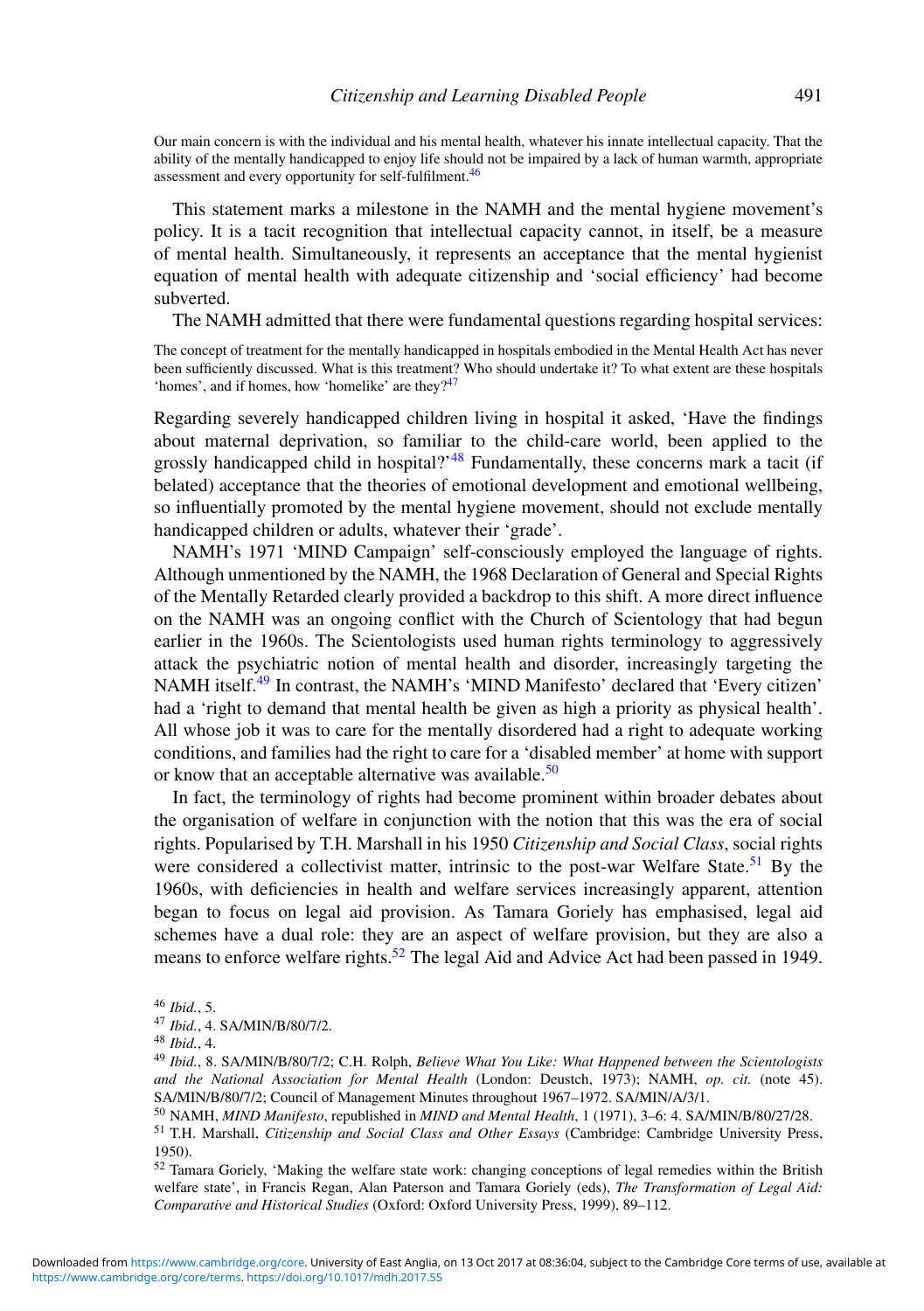However, during the 1960s there was growing pressure to extend the limited remit of legal aid for courts and to tribunals.<sup>[53](#page-11-0)</sup> By the early 1970s, activists were attempting to give legal aid a principal role in gaining access to justice for poor and marginalised people.<sup>[54](#page-11-1)</sup> Legal and welfare rights were asserted by the emergence of self-help and pressure groups such as Tenants' Associations and Claimants' Unions.<sup>[55](#page-11-2)</sup> The Child Poverty Action Group (founded in 1965 in response to the Labour Government's failure to increase family allowances) opened a legal department in 1969 and, in 1970, a Citizen's Rights' Office. During the 1970s, it turned to litigation as a means to test the interpretation of social welfare law.<sup>[56](#page-11-3)</sup> Under its Director Tony Smythe, the NCCL promoted legal aid and advice for marginalised and disadvantaged groups in the later  $1960s$ .<sup>[57](#page-11-4)</sup> As noted, in 1967 the NAMH and the NCCL had attempted to combine their expertise in the creation of a MHRT representation scheme.

It is within this complex that the emergence and mobilisation of the NAMH's rightsbased thinking needs to be situated. For example, in 1972 it collaborated with the Disablement Income Group (DIG) and the Spastics Society to press for patients to receive pocket money as of right under social security legislation instead of at the discretion of hospital authorities.<sup>[58](#page-11-5)</sup> But the NAMH struggled to appreciate the underlying issues regarding citizenship and associated questioning of the social organisation of health and welfare services. This conflict can be illuminated by examining the NAMH's position in contrast with the Campaign for the Mentally Handicapped (CMH). The CMH emerged from the *Guardian* welfare journalist Ann Shearer's experience of visiting mental handicap hospitals. Her response was to prepare a manifesto calling for their closure. This drew hostility from many psychiatrists. But, with the support of Anita Hunt, a researcher at the Spastics Society, and Sandra Franklin, an architect, the CMH was launched in early  $1971<sup>59</sup>$  $1971<sup>59</sup>$  $1971<sup>59</sup>$  In the same year, the CMH sent a document of its aims (probably Shearer's 'manifesto') to the NAMH asking for its support. The NAMH felt unable to approve the central proposition that hospitals should be closed, but sympathised with other aspects of the document.<sup>[60](#page-11-7)</sup> In fact, it was willing to distribute, and reprint in its magazine, a pamphlet called 'A Right to Love?' by Shearer which criticised institutional living and segregation.<sup>[61](#page-11-8)</sup>

But the gulf between the CMH and the NAMH can be appreciated in the contrasting views on what to do about services for mentally handicapped people published in the first issue of *Apex*, the journal of the newly founded Institute of Mental Subnormality.

Mary Appleby, the NAMH's General Secretary, forcefully attacked the polarisation of views between the 'hospital lobby and the lobby in favour of community care'. She argued that there should be 'a single focus of leadership' which would transcend

<span id="page-11-0"></span><sup>53</sup> Anthea Byles and Pauline Morris, *Unmet Need: The Case of the Neighbourhood Law Centre* (Routledge: London, 1977), 1–4.

<span id="page-11-2"></span><span id="page-11-1"></span><sup>54</sup> Regan *et al. op. cit.* (note 52), 1.

<sup>55</sup> Hilary Rose, 'Up Against the Welfare State: The Claimant Unions', *Socialist Register*, 10 (1973), 179–203.

<span id="page-11-3"></span><sup>56</sup> Maria Mayer-Kelly and Michael D. Kandiah (eds), 'The Poor Get Poorer Under Labour: the Validity and Effects of CPAG's Campaign in 1970', ICBH Witness Seminar Programme, seminar held 18 October 2000, (Institute of Contemporary British History, 2003, [http://www.icbh.ac.uk/icbh/witness/cpag/,](http://www.icbh.ac.uk/icbh/witness/cpag/) accessed 13 April 2016).

<span id="page-11-4"></span><sup>57</sup> Brian Dyson, *Liberty in Britain, 1934–1994: A Diamond Jubilee History of the National Council of Civil Liberties* (London: Civil Liberties Trust, 1994), 43.

<span id="page-11-5"></span><sup>58</sup> NAMH, Annual Report, 1971–2, 12. SA/MIN/B/80/7/3.

<span id="page-11-7"></span><span id="page-11-6"></span><sup>59</sup> Paul Williams, 'The Roots of a True Campaigning Movement', *Community Living*, 26, 3 (2013), 17.

<span id="page-11-8"></span><sup>60</sup> NAMH Council of Management, 18 June 1971. SA/MIN/A/3/2.

<sup>61</sup> This was reprinted in NAMH, *MIND and Mental Health*, Summer (1972), 14–17. SA/MIN/B/80/27/29.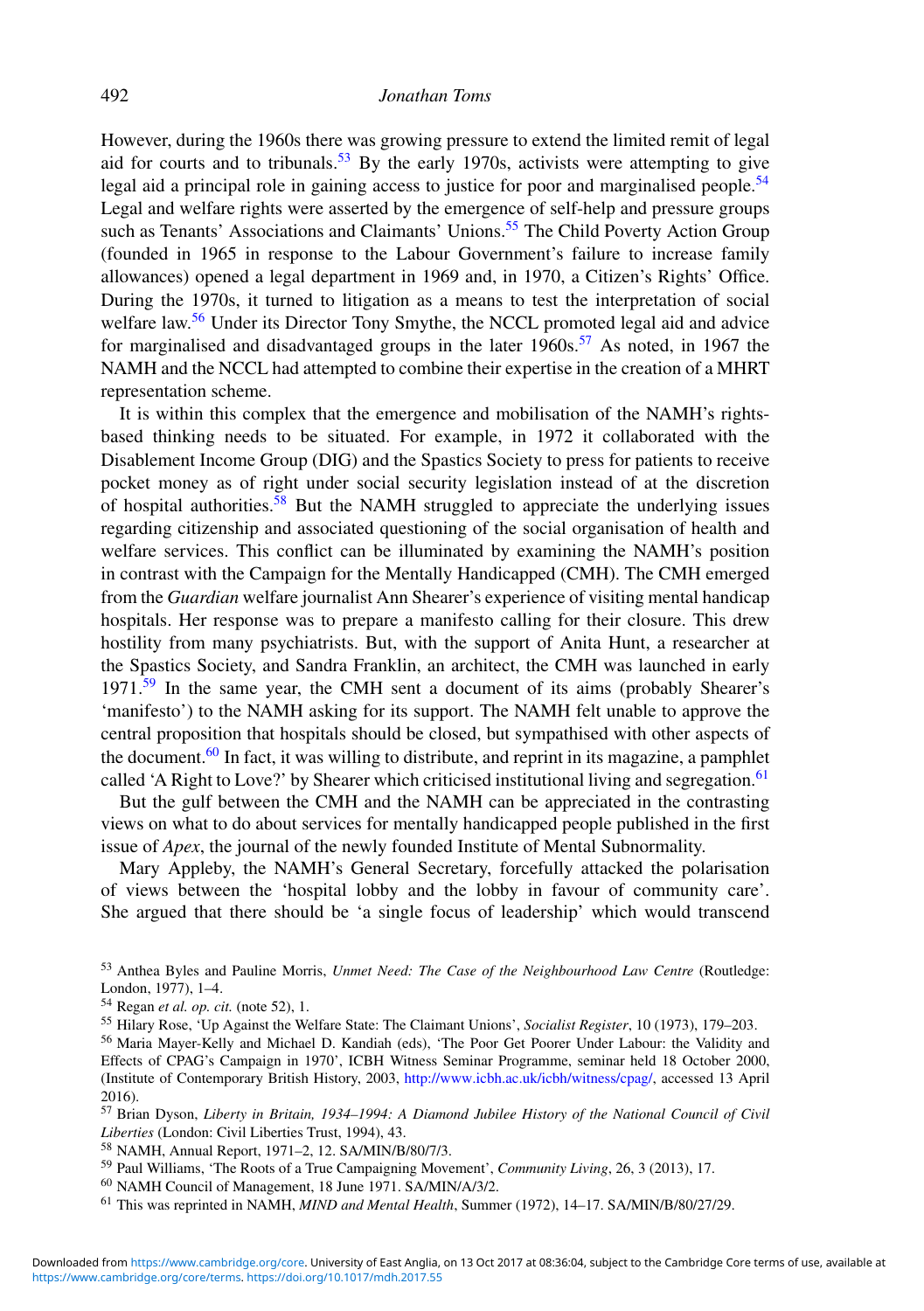'artificial distinctions between hospital and community, between treatment and care'. But this was to be done by enabling hospitals to regain the leadership role that they had lost. This 'power unit' would be the 'centre of a series of concentric circles of complex supportive provision'. Here the psychiatrist would be able to call on the skills of other medical, psychological, educational and social workers. It would 'concentrate the sum of technological knowledge on the most difficult patients', guide medical treatment, devise training programmes and educate parents and staff. Appleby argued that this should be a completely separate service for mental handicap, able to command financial support from government through a single channel. $62$ 

Ann Shearer's combative article offered a very different vision. She maintained that people's attitudes to mental handicap mirrored their deeper attitudes to society. Confronting them would

. . . force us to ask whether this is to be a society which accepts people of different abilities and the economic dependence which goes with this, or one which shuts them away from its normal patterns in however kindly intentioned a seclusion.. . . To recognise their rights as full citizens and to work towards realising these rights – even though they have never, unlike the elderly been economically productive, and they may never, unlike the disadvantaged child, repay our investment in them by becoming economically productive – is a very deep challenge to a materialist society.

Shearer, emphasised that there had been no fundamental questioning of the role of hospitals in providing care that was now recognised to be social and educational and only primarily medical for a small number of people. Meanwhile, vague formulations of 'community care' had left families providing the essential and unpaid services that they always had.<sup>[63](#page-12-1)</sup>

The CMH promoted an egalitarian ethos, aiming to involve and work alongside learning disabled people, with Shearer advocating therapeutic community-style approaches.<sup>[64](#page-12-2)</sup> As Peter Barham has noted, the egalitarian ideals of 'social therapy' resurfaced and were refashioned in challenges to welfare paternalism and the lack of voice of service users.<sup>[65](#page-12-3)</sup> This is important. The mental hygiene movement had been prominent in the development of social therapies, therapeutic communities and an associated critique of institutionalisation as inhibitive of wellbeing. But the psychotherapeutic theories underlying these discriminated against application to mentally deficient people. Only gradually, and predominantly through the work of psychologists, had the movement accepted their relevance. In any case, the movement had considered therapeutic community and social therapy approaches as modernising treatment technologies, not fundamental challenges to hospital-centred care. Nor did the movement aim to develop any potential implications for revising notions of citizenship and its relationship to health and welfare.

Such a revision was exactly what Shearer and the CMH were pointing to. And it was this that the mental hygiene movement could not adapt itself to. The period from the end of the 1960s, in fact, marked the collapse of the mental hygiene movement. Its conceptualisation of mental illness and mental deficiency (by the 1970s, usually referred to as mental handicap) in negative relation to 'social efficiency' and 'responsible' citizenship had become undermined.

<span id="page-12-0"></span><sup>62</sup> M. Appleby, 'The Hospital as a Power House of Care', *Apex*, 1, 1 (1973), 21.

<span id="page-12-1"></span><sup>63</sup> Ann Shearer, 'Wanted: Political Leadership not 'Generalised Goodwill", *Apex*, 1, 1 (1973), 20.

<span id="page-12-3"></span><span id="page-12-2"></span><sup>64</sup> Reported in Mary Manning, 'Do Staff Really Need Qualifications?', *Community Care* 1 October 1975, 7.

<sup>&</sup>lt;sup>65</sup> Peter Barham, 'From the asylum to the community: the mental patient in post-war Britain', in Marijke Gijswijt-Hofstra and Roy Porter (eds), *Cultures of Psychiatry and Mental Health Care in Post-War Britain and the Netherlands* (Amsterdam: Clio Medica, 1998), 221–240: 229.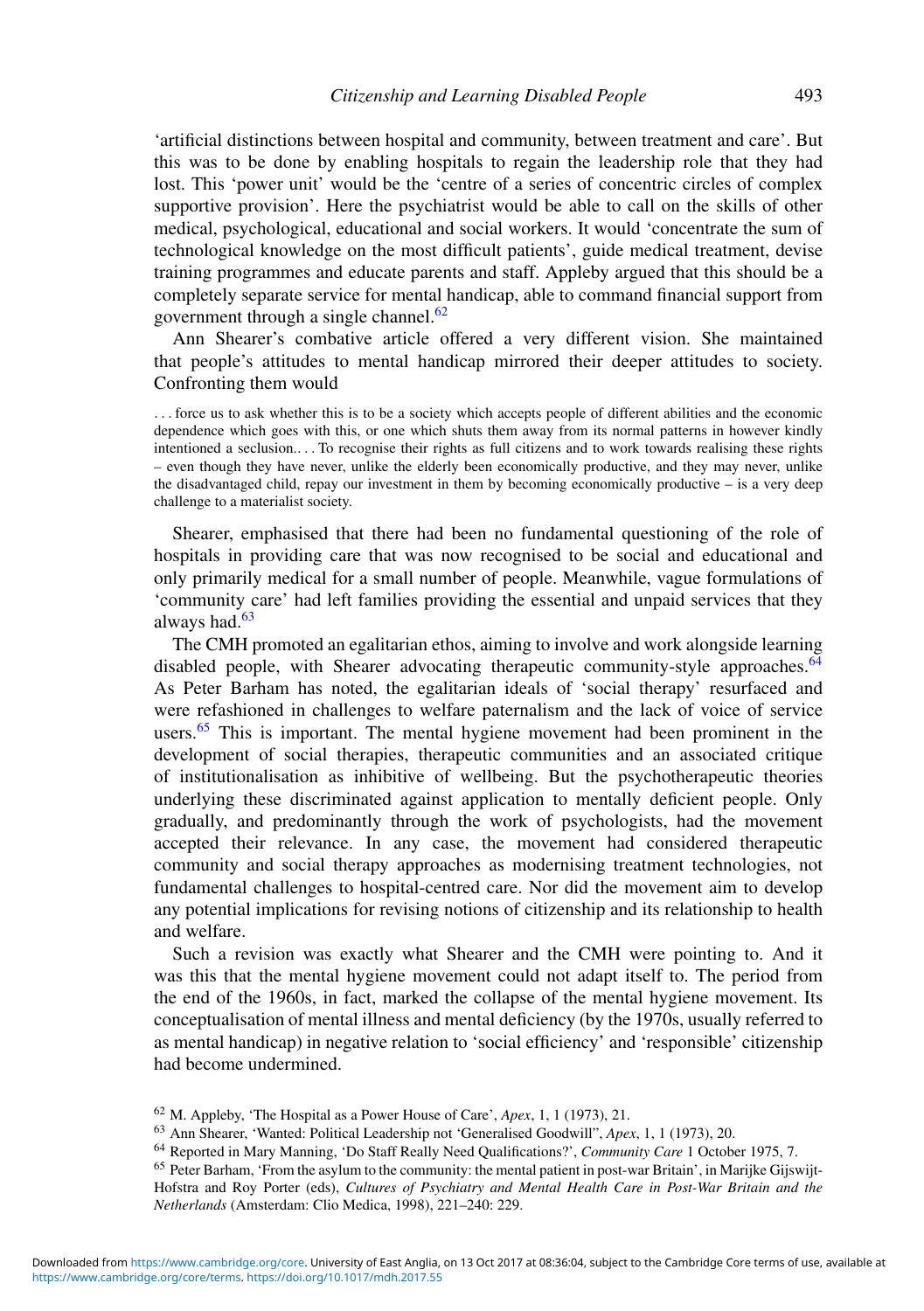#### 494 *Jonathan Toms*

In 1972, the NAMH decided to adopt the 'brand-name' MIND and permanently retain its rights-based, pressure group campaigning.<sup>[66](#page-13-0)</sup> Faced with this, the organisation's medical advisers stepped down from their roles but offered to provide advice when called upon.<sup>[67](#page-13-1)</sup> The transition ultimately alienated many psychiatrists and a number of other supporters. By January 1974, MIND had appointed Tony Smythe from the NCCL as Director. It now pursued a more forthright rights-based agenda. In 1975, a Legal and Welfare Rights Department was created, headed by a young American civil rights lawyer, Larry Gostin. This is the period on which commentators on MIND's rights campaigning have focused. In general, MIND has been represented as fundamentally opposed to medicine and psychiatry, framing debate in terms of an individualist concern with the deprivation of liberty.<sup>[68](#page-13-2)</sup>

Yet, our understanding of MIND's approach is inhibited by reducing it to individualism in antagonism to medicine and psychiatry. The Smythe era at MIND is better characterised as one in which the aim of rights-based campaigning was more finely focused in an attempt to reconstruct the citizenship rights of mentally handicapped people around reconfigured and comprehensive health and welfare services.

One reason why contemporary critics of MIND's legal-rights campaigning focused only upon the mental illness aspects of its work may be that they concentrated on the analysis and proposals for reform of the 1959 Mental Health Act set out in Volume one of *A Human Condition*, published in 1975. $\frac{69}{9}$  $\frac{69}{9}$  $\frac{69}{9}$  Although the provisions of the Act dealt with both mental illness and 'mental subnormality' under the overall term 'mental disorder', *A Human Condition* was mainly oriented towards provisions for people diagnosed mentally ill. Its contention that the voluntary basis of admission could be rendered nugatory by the continued presence of coercive powers, patient passivity or even 'induced collusion' was heavily criticised.<sup>[70](#page-13-4)</sup> Yet this ignores the large majority of the 60 000 people living in mental handicap hospitals who were 'voluntary' patients. As Gostin observed in a footnote, 'The issue of informal admissions for mentally handicapped people is especially well-defined. It is not often that these persons will actively object to their confinement, even though the confinement is not necessarily in their own best interests.<sup>'[71](#page-13-5)</sup>

The health and welfare of mentally handicapped people was an important part of MIND's rights-based campaigning. Indeed, even while *A Human Condition* was being published, MIND was working closely with the CMH and beginning to elaborate a framework for community-based services. Over the next few years, in evidence and responses to various government committees, MIND outlined the coordinates of a comprehensive health and welfare scheme that had social integration and citizenship rights at its heart.<sup>[72](#page-13-6)</sup> The transformed approach was expressed by the opening line of MIND's evidence to the Jay Committee into Mental Handicap Nursing and Care, which had been

<span id="page-13-0"></span><sup>66</sup> NAMH, *op. cit.* (note 58), 7. SA/MIN/B/80/7/3.

<sup>72</sup> For example, *Co-ordination or Chaos? The Rundown of the Psychiatric Hospitals* (London: MIND, 1974); *MIND's Evidence to the Committee of Enquiry into Special Education* (London: MIND, 1975); MIND, *The Mental Handicap Component in Social Work Training* (London: MIND, 1977).

<span id="page-13-2"></span><span id="page-13-1"></span><sup>67</sup> Council of Management Minutes, 23 November 1973. SA/MIN/A/3/3.

<sup>68</sup> Jones, *Asylums*, *op. cit.* (note 2), 203; Anthony Clare, 'Can The Law Reform Psychiatry?' *MIND OUT*, 48 (1981), 17; Rose, 'Unreasonable Rights', *op. cit.* (note 2); Sedgwick, *op. cit.* (note 3), ch. 7.

<span id="page-13-3"></span><sup>69</sup> Larry O. Gostin, *A Human Condition: The Mental Health Act from 1959 to 1975, Observations, Analysis and Proposals for Reform* (London: Mind, 1975).

<span id="page-13-4"></span><sup>70</sup> Unsworth, *op. cit.* (note 17), 342–3.

<span id="page-13-6"></span><span id="page-13-5"></span><sup>71</sup> Gostin, *op. cit.* (note 69), 15.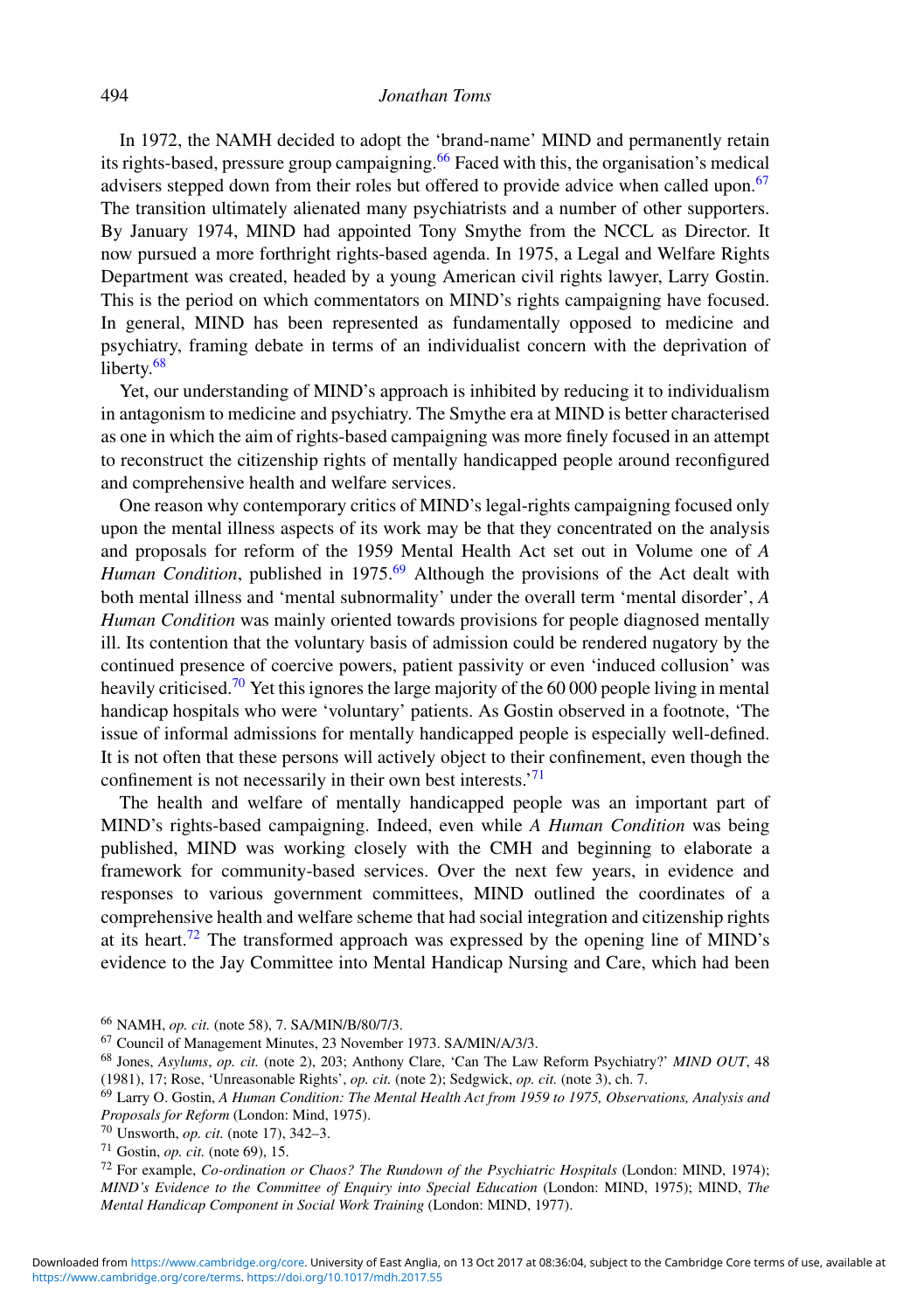set up in 1975: 'Over the years, the constant cry from those campaigning in the field of mental handicap has been "more". While more (finance and manpower) is certainly needed we would add "yes, not only more, but different".<sup>[73](#page-14-0)</sup>

In 1976, the government set up a Royal Commission on the National Health Service to look into the financing and personnel resources of the NHS. MIND's evidence to the Commission represents the summation of MIND's rights-based approach to mental handicap.<sup>[74](#page-14-1)</sup> The working party formed to compile this evidence included Smythe and other MIND staff, Maureen Oswin of the CMH, a parent, two consultant psychiatrists, teachers and a lecturer in social work. The psychologist A.D.B. Clarke, who had carried out ground-breaking research work since the 1950s and had written the NAMH's booklet *Recent Advances in the Study of Mental Deficiency*, was among others, including two consultant psychiatrists, who provided advice and additional material.

MIND's evidence quoted from its former General Secretary Mary Appleby's article on the mental handicap hospital as a 'power house', citing her comment that, despite optimism over the 1959 Act's liberal ethos, few had foreseen 'what damage would be done to planning for mental handicap by forcing it into the straightjacket which really applied to the psychiatrically ill'. But MIND now used this to emphasise the erroneousness of the implication that mental handicap was a 'disorder' or sickness capable of 'treatment' by medical and nursing staff. Mentally handicapped people had a 'life-long disability' and should be helped and supported through 'education, training and socialisation'.<sup>[75](#page-14-2)</sup> MIND advocated the kind of approaches to residential provision proposed by Jack Tizard at Brooklands, along with his colleagues Norma Raynes and Roy King, and put into practice with Albert Kushlick's work in Wessex.<sup>[76](#page-14-3)</sup> This showed, MIND emphasised, that care and integration within the community could be provided for all including the most severely mentally handicapped people.<sup>[77](#page-14-4)</sup>

MIND argued that mentally handicapped people should be removed from the scope of the 1959 Mental Health Act, unless they also had a mental illness, and argued that existing legislation could be used, or amended, in order to achieve this goal. In its 'Further Evidence to the Royal Commission on the National Health Service' in 1979, MIND concluded that:

. . . *there is an urgent requirement for an enabling Act which would set out the right of mentally handicapped people to education, training, employment, accommodation, support, rehabilitation, social care and, where necessary, protection.* These services would then be provided under existing legislation within which, education, welfare, employment, income-support and health services are provided to the population as a whole.<sup>[78](#page-14-5)</sup>

This integrationist stance represents, in effect, an extension to all mentally handicapped people, of the argument made by Tizard back in 1954 regarding people labelled 'feebleminded' (and partially those termed 'imbecile'). MIND maintained that mentally handicapped people and their families had the same needs as other citizens, as well as some special requirements. No single service or administrative structure could cater for all

<span id="page-14-0"></span> $^{73}$  MIND, 'MIND's Evidence to the Peggy Jay Committee of Enquiry into the Care of the Mentally Handicapped' (March 1976), 1. SA/MIN/B/80/10.

<span id="page-14-1"></span><sup>74</sup> MIND, *Services for Mentally Handicapped People: MIND's Evidence to the Royal Commission on the National Health Service* (London: MIND, 1977).

<span id="page-14-2"></span><sup>75</sup> *Ibid.*, 18.

<span id="page-14-3"></span><sup>76</sup> For example, Editorial, 'The Issues of Mental Handicap', *MIND OUT*, 28 (1978), 2; Alison Wertheimer, 'Researching into Mental Handicap', *MIND OUT*, 40 (1980), 16–18: 17.

<span id="page-14-4"></span><sup>77</sup> Editorial, 'The Issues of Mental Handicap', *ibid.*, 2.

<span id="page-14-5"></span><sup>78</sup> MIND, *MIND's Further Evidence to the Royal Commission on the NHS* (London: MIND, 1979), 10 (emphasis in original).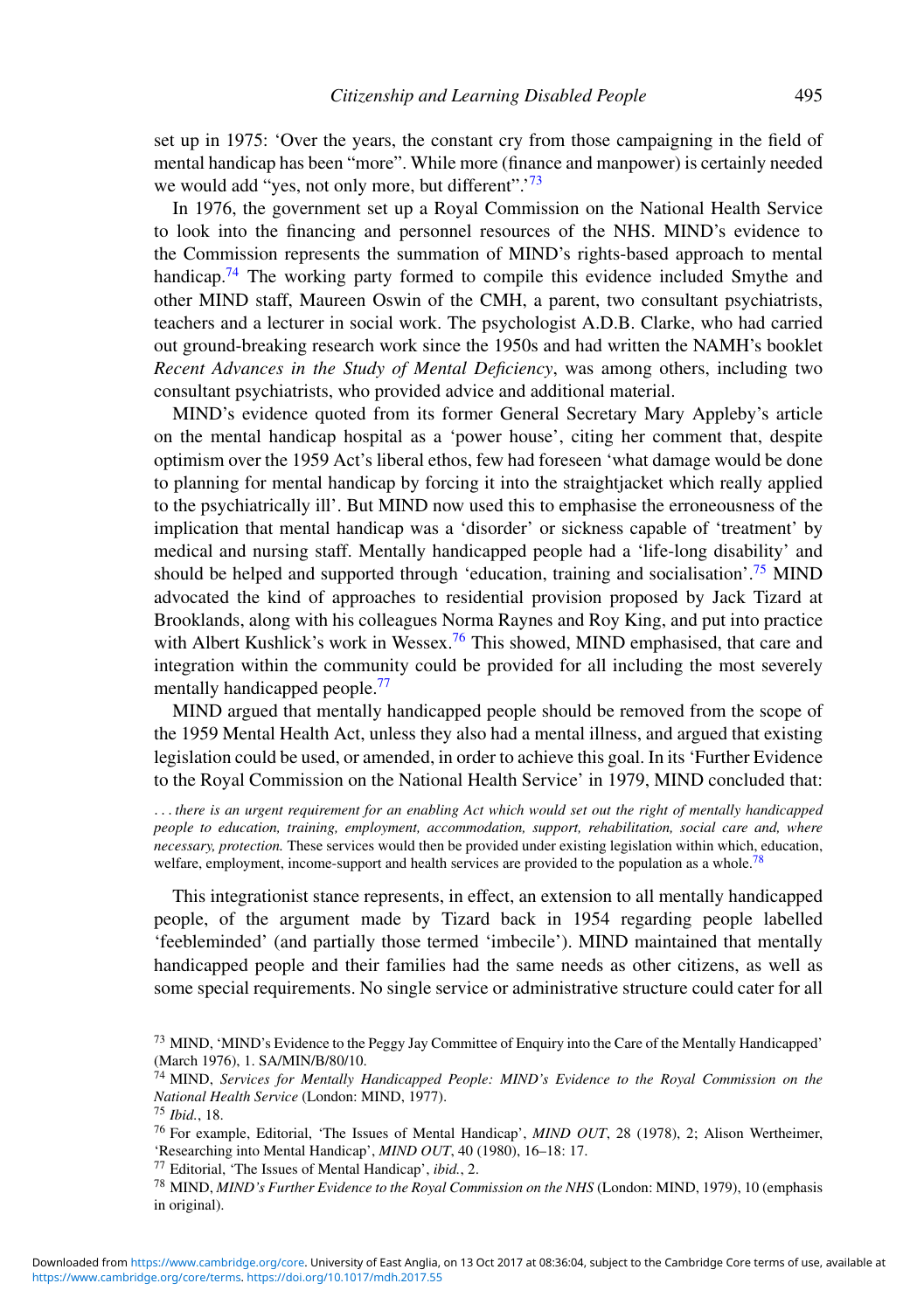these. It was illogical to expect hospitals to 'respond to the whole range of [their] human needs'.[79](#page-15-0) Comprehensive services should be built around, and made responsive to, the assessed needs of mentally handicapped people and their families. These would provide 'financial help, accommodation, education, domiciliary services, advice and practical help from social workers, community nurses and other therapists, regular respite from the burden of care and, in cases where families can no longer cope, as normal an alternative to family care as is feasible'.<sup>[80](#page-15-1)</sup> MIND remarked that, 'Integration and normalisation are principles which demand choice, and unfettered access to services used by all other citizens.' It added that, 'It is because the "general need" services have failed mentally handicapped people so shamefully that segregated and inferior services have continued so long in existence.'<sup>[81](#page-15-2)</sup>

This vision required a complete restructuring of the service and brought MIND into conflict with the medical profession. MIND sought to close all the large, long-stay hospitals, with the released resources used to develop community-based services. These would be mainly part of the local authority social and family support services but include NHS services where appropriate. The role of the consultant psychiatrist would be redefined 'to bring to the community the knowledge and skills of a doctor and a psychiatrist as they relate to mental handicap'. This would represent a reduced role in terms of authority and remit. Psychiatrists would focus on assessment, visiting and treating within families or community homes, and preventing unnecessary hospitalisation. MIND argued that a true interdisciplinary approach was impossible in the mental handicap hospitals because, although all the services may be on one site, the patient had little control over what happened. Overall responsibility rested with the consultant and senior nursing staff.<sup>[82](#page-15-3)</sup> MIND wanted greatly increased roles for professionals in education and psychology, and their membership, along with parents, within a 'democratic' multi-disciplinary team. It argued that nurses were already playing an important role in some community-oriented services, but that along with transformed training, attitudinal change was especially important.

But MIND's proposed community service would involve extending the work of other medical professionals so that mentally handicapped people and their families would have the same access to general medical services as other citizens. MIND stressed the need for increased training and input from community paediatricians and general practitioners. It argued that medical services should concentrate on primary care, and on 'the important task of applying research screening techniques and preventive measures to reduce the incidence of mental handicap in its most severe forms'. Indeed, MIND maintained that the lack of attention on these areas by the medical profession illustrated the failure of the prevailing system.[83](#page-15-4)

At the root of these comprehensive community-based proposals were twin themes. One was the goal of integrating mentally handicapped people and their families 'into the daily life of ordinary people' and providing them with as much control as possible over their own services. The other was that the 'relative powerlessness and inarticulateness of mentally handicapped people' meant that their legal and welfare rights were 'easily

<span id="page-15-0"></span><sup>79</sup> MIND, *Services*, *op. cit.* (note 74), 27.

<span id="page-15-1"></span><sup>80</sup> MIND, *Services*, *op. cit.* (note 74), 4.

<span id="page-15-3"></span><span id="page-15-2"></span><sup>81</sup> MIND, *Services*, *op. cit.* (note 74), 28: 29.

<sup>82</sup> MIND, *Services*, *op. cit.* (note 74), 27; 36.

<span id="page-15-4"></span><sup>83</sup> MIND, *Services*, *op. cit.* (note 74), v: vi.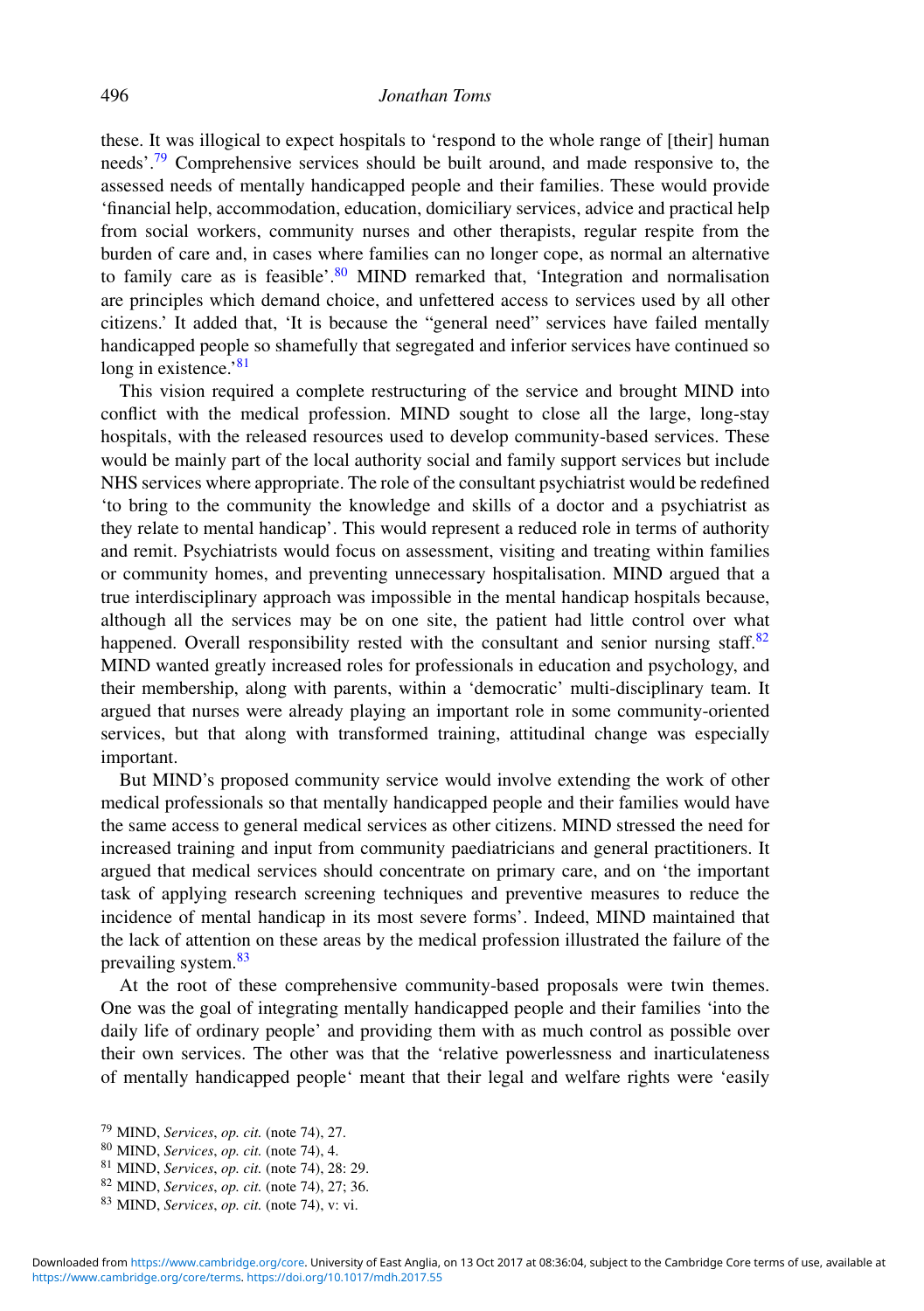disregarded'. MIND maintained that it was essential for mentally handicapped people and their families to be 'enabled to participate in the planning and running of services and to take a substantial part in arriving at major decisions'.<sup>[84](#page-16-0)</sup>

#### Conclusion

Analysis of MIND's historical origins within the mental hygiene movement illuminates the fundamental reconceptualisation of citizenship and learning disability that took place in the twentieth century. Turn of the century anxieties, among some, about 'adjusting to democracy' had focused concern on mental deficiency. Along with associated eugenic concerns, this cast these people as the antithesis of citizenship, due to innate deficiency and social inefficiency. Institutionalisation and social control became the watchwords. The inter-war mental hygiene movement maintained this view, while nevertheless increasingly placing its greatest concern on the mental stability of the wider population.

Overstated, the early post-war decades might be summed up in these terms. After the war, mentally deficient people ceased to be considered a threat to society, but few talked about it. In the process, they became citizens, but few noticed. The mental hygiene movement shifted away from vocal concern about the social threat of mental deficiency in the immediate post-war period, but it did not reconsider the fundamental nature and aims of the mental deficiency system. Meanwhile, the inauguration of the Welfare State did little to improve the citizenship status of mentally deficient people, building on the services that had existed before the war and drawing these into the NHS. Additionally, the experiments by psychologists during the 1950s, much cited in the historical literature as significant for changing perceptions towards mentally deficient people, were, in fact, ambiguous regarding citizenship. While confirming their lack of threat to society, the bulk of the research revealed unrecognised abilities to learn and perform routine tasks. This suggested that many people could attain some place in society. But it nevertheless implied that citizenship relied on 'improving' these people so that they could assimilate into the 'lowest' work levels. $85$  This left the nature of citizenship rights unexamined. Indeed, the general failure to directly address the relationship of citizenship to mental deficiency helps account for the ambiguities of the 1959 Mental Health Act and subsequent 1960s developments.

Conventional histories of post-war learning disability make little reference to psychotherapeutic models; understandably so. Their direct impact has appeared insignificant and more general impact negative. Yet, despite the conceptual bias against people considered mentally deficient, the present analysis shows that, from the 1950s, a discourse of emotionality derived from psychodynamic thinking did gradually have a positive impact. Under the influence of psychodynamic ideas, mental hygienists developed a general concern with emotional development and wellbeing, emphasising emotionality as a dynamic relational phenomenon, deteriorated by insensitive relationships and rigid institutional life. This occurred largely through application by professionalising psychologists, at a time of sustained criticism of the mental deficiency system by the NCCL. Despite the potential ethical issues of the experiment itself, the later Brooklands research expressed a powerful statement of shared humanity and citizenship. Instead of

<span id="page-16-1"></span><span id="page-16-0"></span><sup>84</sup> MIND, *Services*, *op. cit.* (note 74), 29: 14.

<sup>85</sup> Indeed, this continued to leave people vulnerable to exploitation; see, for example, Granada TV's 1978 *World in Action* which exposed the exploitation of learning disabled people in adult training centres: [https://www.yout](https://www.youtube.com/watch?v=MgfjUh2j2Mo) [ube.com/watch?v=MgfjUh2j2Mo](https://www.youtube.com/watch?v=MgfjUh2j2Mo) (accessed 22 June 16).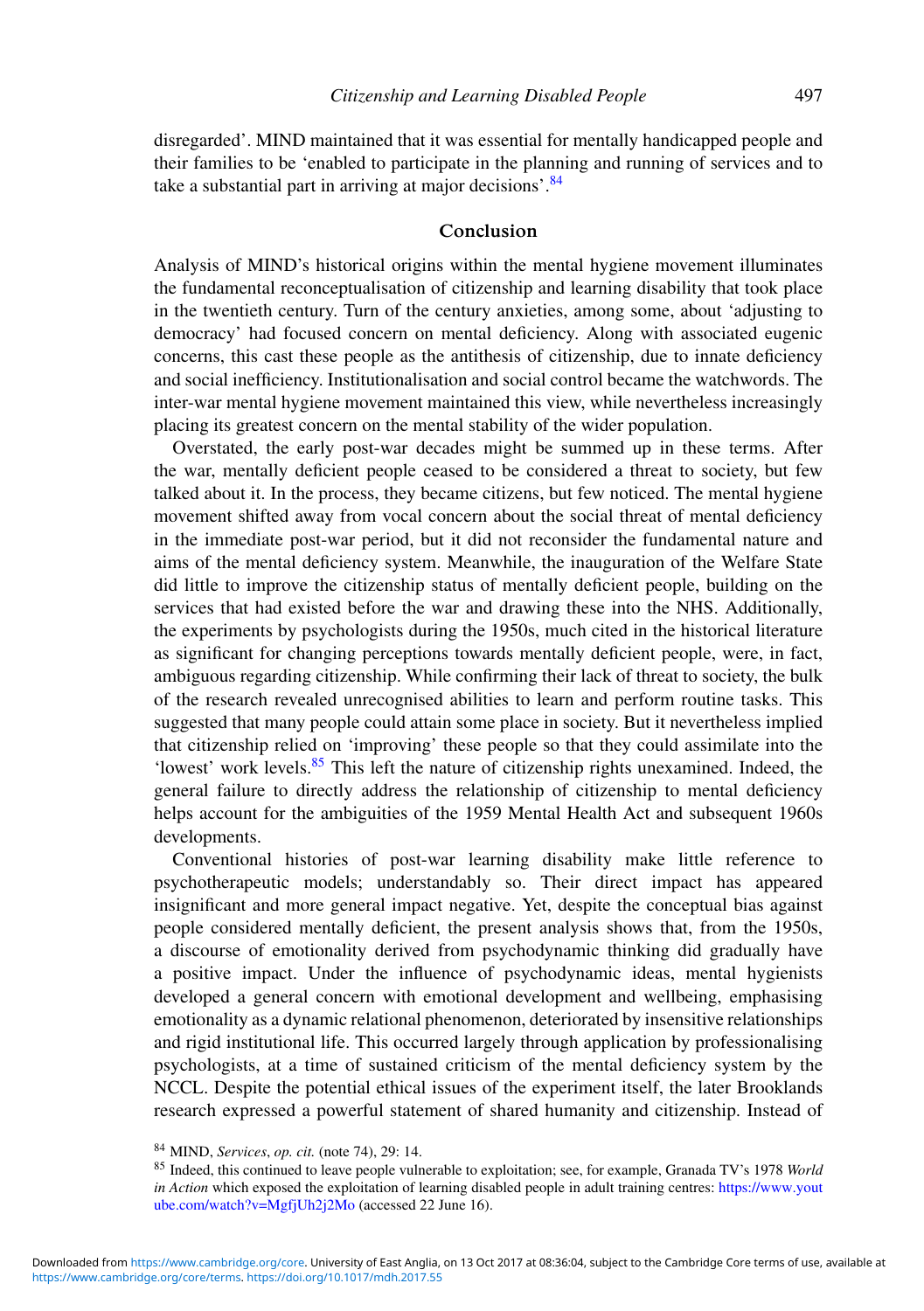difference and deficiency, it highlighted similarities of emotional experience and response. These children were less a separate class than 'one of us'. Their rights of citizenship should therefore not depend upon an ability to become socially 'responsible' and economically productive citizens. MIND and the CMH drew directly on this and the subsequent 1960s work with adults.

MIND aimed to place the citizenship rights of people with learning disabilities at the heart of comprehensive community-based health and welfare services. The NAMH had been unable to make this shift within the discourse of mental hygiene and the accompanying need to accommodate the professional interests represented within it. But, clearly, MIND's campaigning cannot be reduced to an individualist approach that pitted itself against medicine and psychiatry and founded its stance on considerations of the deprivation of liberty. Some in the psychiatric profession, nevertheless, considered it so. For instance, in 1984, Kenneth Rawnsley, in a Presidential address to the Royal College of Psychiatrists, maintained that the attempt to remove mental handicap from the remit of the Mental Health Act (which he reduced to a campaign by Mencap) 'boiled down to a reluctance to allow mental handicap to appear in an Act of Parliament, alongside mental illness, since this would somehow stigmatise the former condition'. $86$  But this is a caricature. MIND, the CMH and Mencap all sought mental handicap's removal on the basis of research and practical evidence that had accrued since the 1950s. Heaton-Ward, a former medical adviser to the NAMH, in similar vein, accused the CMH of promoting the idea that mentally handicapped people should be treated 'as though they were, in fact, normal'. $87$  This is untrue. Along with MIND, the CMH provided detailed analyses of the types of support and care necessary for a community-based service, and set out sophisticated analyses of the internal social organisation necessary within residential provision and the make-up of multi-professional services.

Neither can MIND be justifiably considered opposed to psychiatry and medicine. Given that it severely criticised the prevailing medically oriented services for mentally handicapped people and sought a reduced role and authority for psychiatrists within the community, it is understandable that many doctors took this line. But MIND wanted what it considered a more cogent role for psychiatrists within a community service based on citizenship rights. And, indeed, it sought to extend the role of general practitioners and paediatricians. Yet, MIND could be criticised for underestimating the extensive difficulties – political, professional, economic, organisational and attitudinal – of so comprehensively reorienting the support, care and treatment of mentally handicapped people. Taking place over a period of economic and political turmoil, MIND's campaign had only limited success. The Royal Commission on the NHS paid little regard to its evidence regarding mentally handicapped people. But MIND had greater success with the reform of the 1983 Mental Health Act. Mentally handicapped people were effectively removed from its remit unless they also suffered from a mental health problem. The 1979 Jay Report on Mental Handicap Nursing and Care can also be considered a success for MIND in that its radical proposals for reoriented care were founded on community-based citizenship rights, allowing people to lead as normal lives as possible and interpreting primary needs to be social and educational. Yet, as MIND predicted, the impact of this report on services was

<span id="page-17-1"></span><span id="page-17-0"></span><sup>86</sup> Kenneth Rawnsley, 'Psychiatry in Jeopardy', *British Journal of Psychiatry*, 145 (1984), 573–578: 577.

<sup>87</sup> In other words, that people will not need tailored support or specialist services. Alan Heaton-Ward, *Left Behind: A Study of Mental Handicap* (London: Routledge, 1978), 78–80.